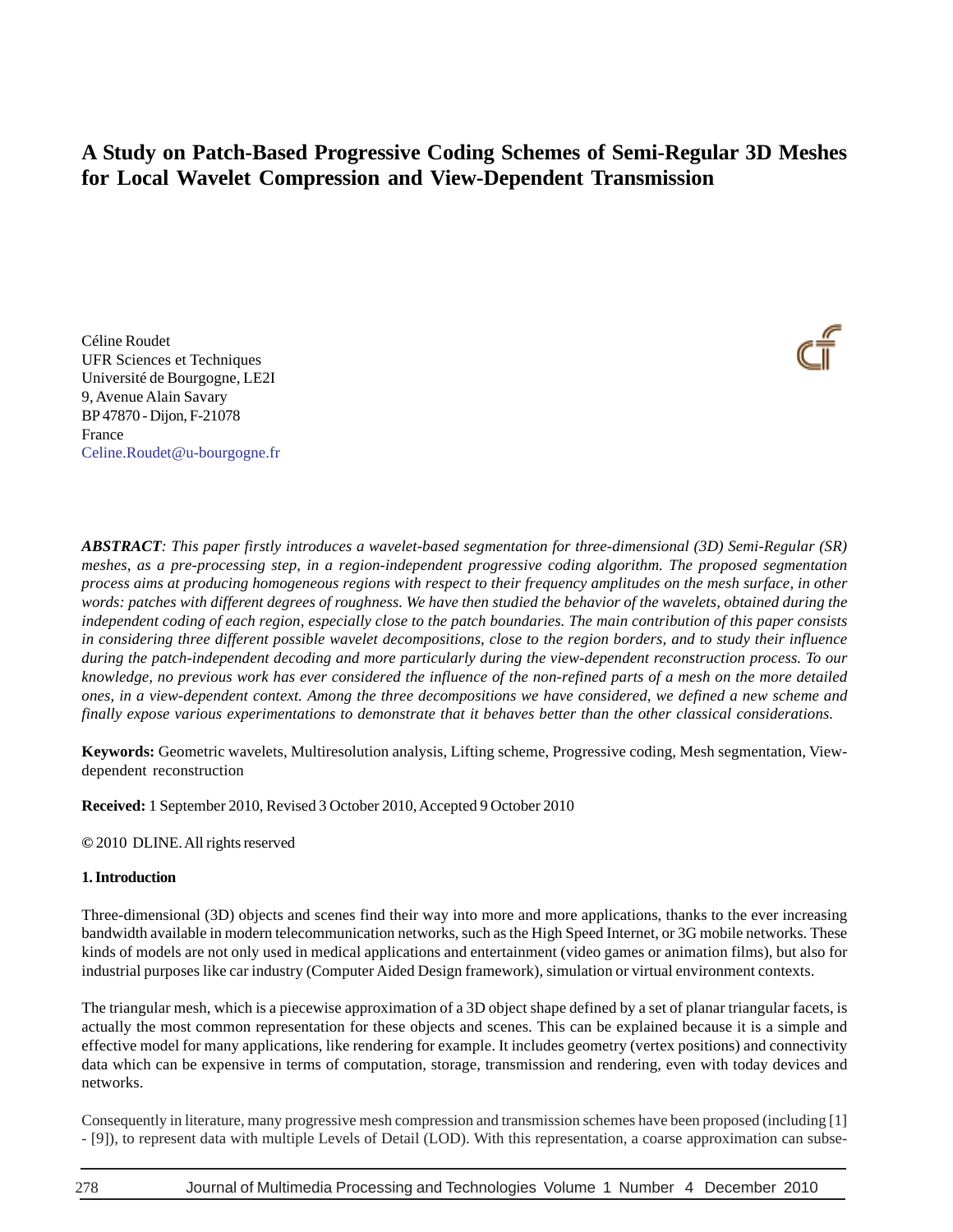quently be further improved depending on the user's devices (network channel and visualization terminal) and expectations. This scalable representation is commonly obtained with a wavelet transform ([4] - [9]), because it produces a good decorrelation of the data. The best compression rates on 3D meshes are currently obtained with a wavelet decomposition, also called Multi-Resolution Analysis (MRA) on Semi-Regular (SR) structures.

MRA transforms a signal into a set of approximations and a set of "details". Hence, it allows to encode not the signal itself, but a coarse approximation (low-frequency signal) and a set of subbands of high frequency details (wavelet coefficients). The information carried by these coefficients is less correlated, that's why it enhances the compression performance. A triangular mesh generally has an irregular connectivity. To our knowledge, only one algorithm [4] directly applies the wavelet transform on irregular meshes, because better compression results can be obtained on SR structures, like in [5] - [9]. A remeshing stage is used to resample the initial models and produce SR meshes, in which the valence of most vertices is equal to six. The cited SR mesh compression methods can hence benefit from a very compact representation of the connectivity information and usually use a zerotree and an entropic coding algorithms [13] to compress the geometry data (regarded as wavelet coefficients).

Most of the state-of-the-art wavelet-based SR mesh compression algorithms ([5] - [8]) consider a global wavelet decomposition on the mesh surface. Given the perpetual increasing expectations of realism imposed by applications and users, increasingly complex geometric models, embedded in the 3D Euclidean space are required. The underlying objects are consequently represented numerically with more and more precision and details. Consequently view-dependent compression, transmission and rendering methods ([9] - [12]) have recently emerged, to accelerate the huge amount of computations involved in this context. The principle consists in considering the user's viewing frustum, to more refine the object regions or scene parts that face toward the viewer. Hoppe [12] was one of the first to introduce the concept of view-dependent simplification and refinement, for fast and efficient rendering of 3D irregular meshes (represented with the Progressive Mesh (PM) [1] structure). Initially, the coarsest mesh is rendered. Then the algorithm iteratively checks whether each vertex need to be further refined, according to the user's viewing frustum.

More recently, several view-dependent compression and transmission algorithms have been developed for SR meshes [9] - [11]. Gioia et al. [10] proposed a wavelet-based view-dependent transmission and visualization algorithm where the wavelet coefficients can be added or suppressed in real-time on a partially reconstructed mesh. Hence the reconstruction of large meshes can be optimized by allocating a major portion of the available bandwidth to visible parts.

Sim et al. developed in 2005 a rate-distortion (R-D) optimized view-dependent SR mesh streaming method [9]. One of the key points is to add a partitioning of the SR mesh into many segments, in order to optimally allocate bits during the compression process. Another advantage is to give the possibility to progressively transmit the segments independently, according to the client's viewing position. This region-based R-D optimization scheme improves the conventional wavelet-based compression algorithms for SR meshes ([5], [6]). The authors considered the same constrained allocation problem as in [7] and [8], to formulate their R-D optimization. Moreover, the server can allocate an adaptive bitrate to each segment (based on its visibility priority), to facilitate the interactive streaming of 3D data. More recently, another view-dependent geometry coding of static 3D scenes (defined by sets of semi-regular meshes) was proposed by Payan et al. [11]. The proposed coding scheme combines a segmentation for determining the visible regions, and an allocation process (detailed in [8]) for improving the visual quality of the encoded scene.

These two previously cited region-based view-dependent coding methods [9] and [11] define two different segmentations: the first one is fixed during the encoding process, whereas the second one is computed for a determined viewing frustum. In this paper, we introduce a new SR mesh segmentation algorithm (adapted from the one detailed in [14]). We also propose to study the behavior of the wavelets in the created regions, during the patch-independent decoding and more particularly during the view-dependent reconstruction process. Our segmentation stage can be seen as a pre-processing step and is not dependent on the user's viewing position. It aims at producing homogeneous regions which share similar frequency amplitudes on the mesh surface, in other words: regions with different degrees of roughness.

None of the two previous algorithms ([9] and [11]) and no other paper (to our knowledge) has ever considered the influence of the non-refined parts of a mesh on the more detailed ones, in a view-dependent context. In the wavelet-based SR mesh compression setting, a subdivision scheme is used as a prediction operator during the MRA, to reduce the details lost during this coarsification process (regarded as wavelet coefficients). The most used prediction scheme for SR meshes is the Butterfly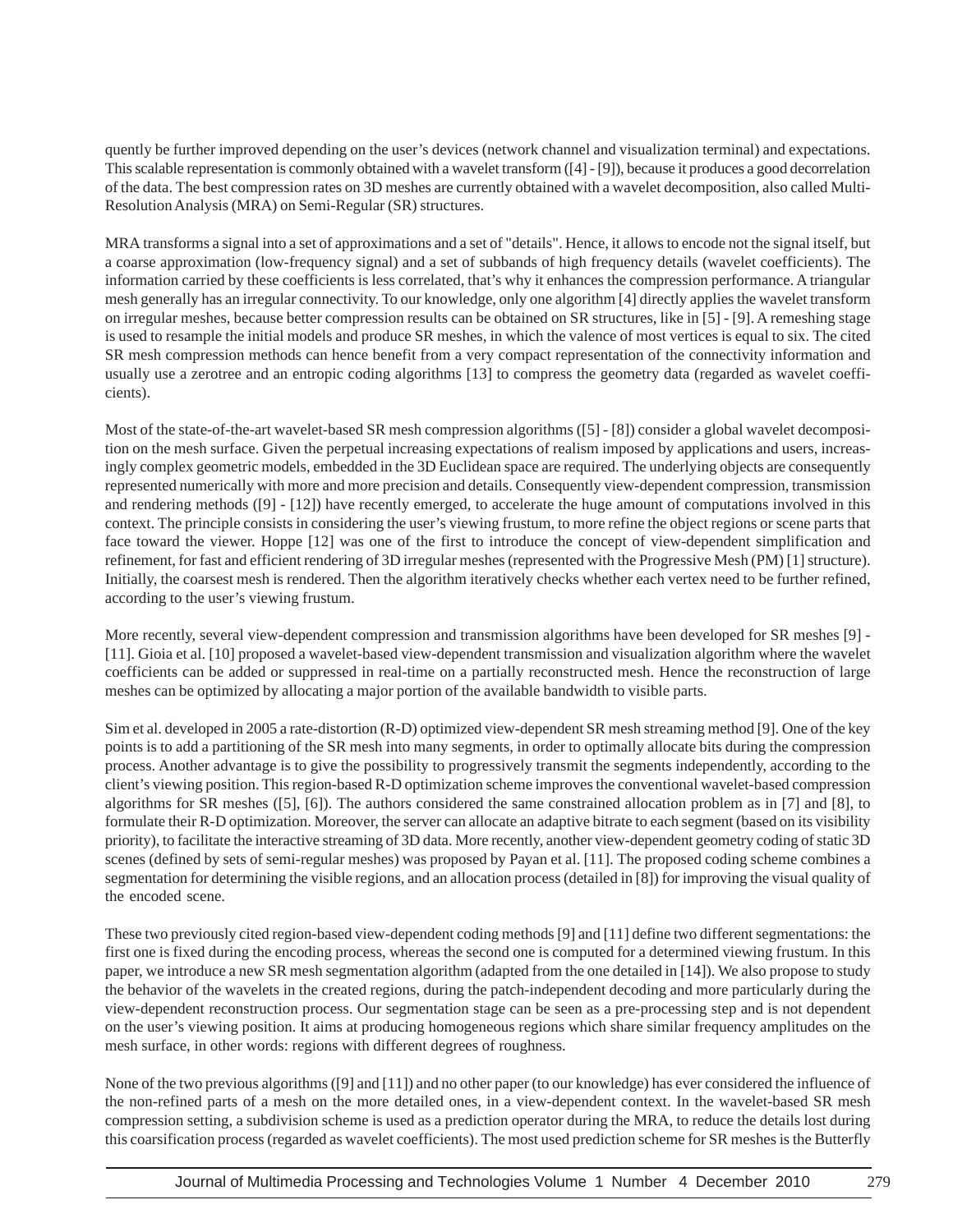subdivision stencil [15] (illustrated in Fig. 2 (picture (b)). The main contribution of this paper consists in considering three different possible applications of this stencil, close to the patch borders, and to study their influence during the independent coding of each region. We propose various experimentations to demonstrate that, among these three schemes, the one we have developed can reduce the bandwidth requirement for 3D mesh patch-independent decoding and view-dependent reconstruction.

The remainder of this paper is organized as follows. We begin by an overview of the different parts of our algorithm, followed by an explanation of the MRA on meshes in Section 3, which produces the wavelet coefficients. The wavelet-based segmentation algorithm we developed is then described in Section 4. The different patch-aware applications of the Butterfly prediction are detailed in Section 5. Experimental results are presented in Section 6, together with possible applications of our framework. As a conclusion, discussions and ideas for future work are given in Section 7.

## **2. Overview of the Proposed Algorithm**

Fig. 1 illustrates the main stages of the proposed framework. The algorithm principle is described hereinafter. In this work, an input irregular mesh  $M<sub>ir</sub>$  is first resampled into a SR structure  $M<sub>ir</sub>$ . Our wavelet-based shape partitioning (whose steps are represented in purple in Fig. 1) uses the second generation wavelet formulation (detailed in Section 3). It aims at constructing homogeneous regions, regarding the wavelet coefficient amplitude.



Figure 1. Main features and stages of our framework which aims at locally coding and transmitting a SR mesh  $M_{\rm cr}$ (remesh of the original irregular model  $M_i$ ). Our framework minimizes the reconstruction error for a given bit budget (target rate), with an error-driven wavelet coefficient quantization (q). This allows a flexible reconstruction  $M_{\text{max}}$  at the decoder side, where a view-dependent rendering can, for example, be considered. To measure the quality of the reconstructed mesh at a given rate we use rate-distortion (*r/d*) curves (an example is given in Fig. 18)

These coefficients are produced by a global MRA, which decomposes the SR models into n coarser meshes  $M^1, M^2, \dots, M^n$ and a sequence of "details": the wavelet coefficients. This set of approximation meshes is called hereinafter: "wavelet decomposition hierarchy" or in a simplest way: "hierarchy". Each coefficient, associated to a given resolution level, reveals the high frequencies lost during the mesh simplification.

The goal of our underlying segmentation is to identify the mesh parts where the wavelet coefficients could be further reduced thanks to different decomposition, quantization and/or coding schemes, which are the major steps involved in the progressive compression process. We chose to segment one of the coarsest mesh  $M<sup>c</sup>$  of the produced "hierarchy".

The segmentation criterion we considered is the averaging of all the wavelet coefficient amplitudes: associated to each mesh of the "hierarchy", starting with M<sup>c</sup> (detailed in Section 3.3). Given the segmentation on a coarse resolution level, a fine projection is finally used to partition the finest mesh (the SR original mesh) with the same rule. This pre-processing step gives us the possibility to apply a partition-independent coding and transmission (represented in blue in Fig. 1).

On the synthesis side (represented in green in Fig. 1), after an independent decoding, the coarsest patches are glued and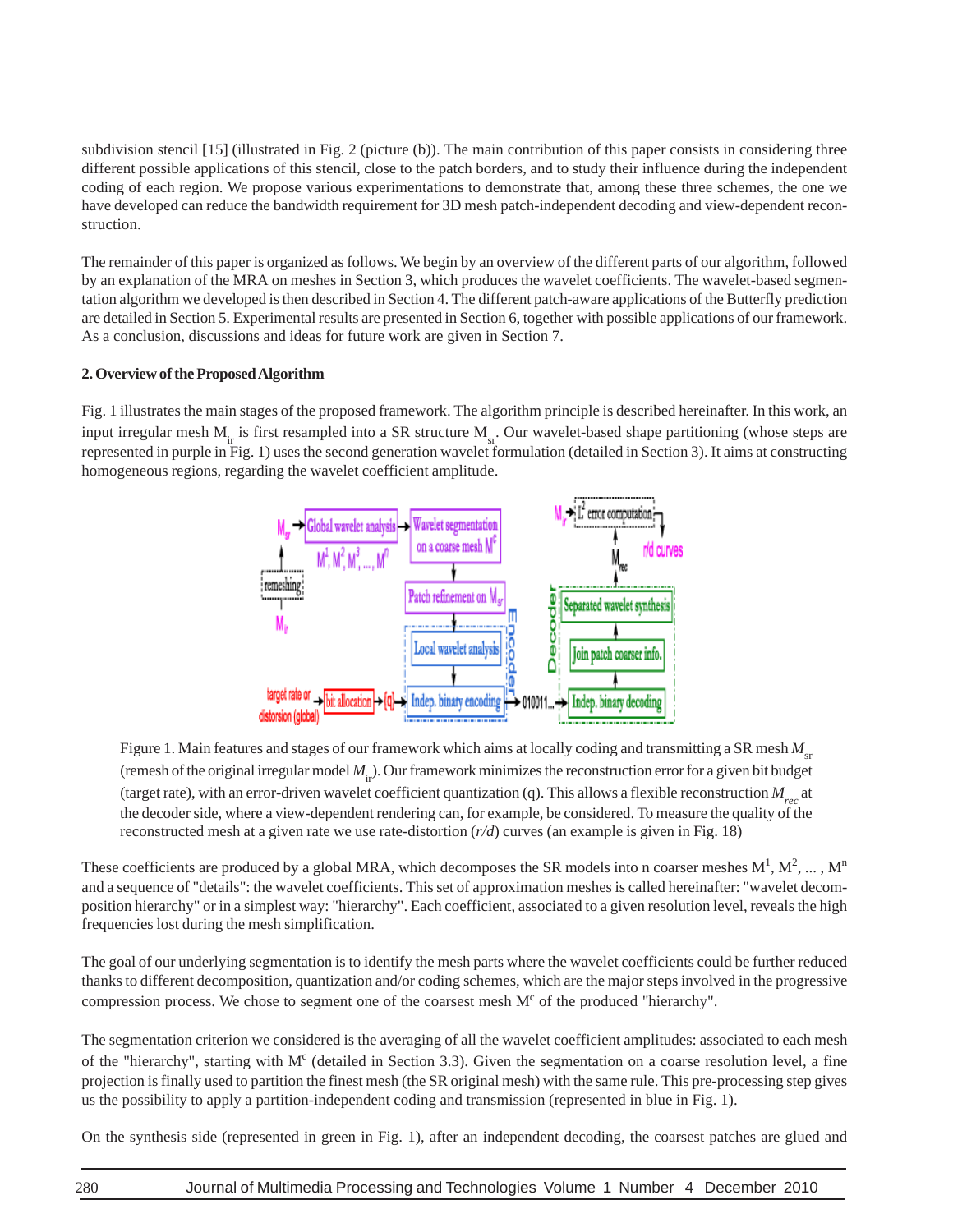inversely wavelet transformed. The reconstructed object  $M_{rec}$  can finally be compared to the original one, so as to evaluate the distortion.

#### **3. MR Analysis on SR Meshes**

In this section, we first detail the theory involved to produce wavelet coefficients on SR structures, with a lifting scheme formulation (second generation wavelets). A SR mesh is obtained thanks to a remeshing stage, which consists in resampling an input model (with irregular connectivity). We present then the concept of the state-of-the-art SR remeshing and MRA algorithms. We finally describe the averaging rule we applied to represent all the details lost during this simplification process, in only one coarse mesh of the "hierarchy".

#### **3.1 Wavelet Theory and Lifting Scheme**

The MRA produces a reversible mesh decomposition into a series of approximation meshes and a sequence of details: the wavelet coefficients. Classical MRA methods, such as wavelet transform, were formerly formalized with the filter bank theory. Low-pass and high-pass filters are applied to obtain respectively the approximations and the details. For a discrete signal *s*(*t*), its Wavelet Transform is explained by this formulation :

$$
WT[s(t)] (m, n) = a_0^{\frac{-m}{2}} \int_{-\infty}^{+\infty} s(t) \psi^*(a_0^{-m} t - nb_0) dt
$$
 (1)

where m,  $n \in \mathbb{Z}$  and correspond respectively to the scale and the translation parameters (used to analyze the signal in the time/frequency domain).  $a_0 > 1$ ,  $b_0 > 0$  and  $\psi^*$  corresponds to the complex conjugation of  $\Psi$ .

The choice of  $a_0$  and  $b_0$  produces different tilings of the time-frequency plane. The most used technique is the dyadic analysis, introduced by Mallat [16] in 1989 to link the wavelets and the filter bank theories, where  $a_0=2$  and  $b_0=1$ . This MRA formulation, defined for finite energy functions, is formally described for a series of imbricated subspaces  $(V^m)_{m\in\mathbb{Z}}\subset L^2(\mathbb{R})$  in which an orthonormal scaling function basis is determined. This function family  $\{\varphi^{m,n}$ ;  $n \in \mathbb{Z}\}$  is defined by dilations and translations of a mother scaling function  $\varphi(t)$  and expressed by the following formula:  $\varphi^{m,n}(t) = 2^{-m/2} \varphi(2^m t - n)$ .

The orthogonal projection of *s*(*t*) into the scaling function family forms a set of approximations, obtained by the application of a low-pass filter followed by a uniform subsampling (used in a cascade algorithm launched on the signal *s*(*t*)). To recover the high frequencies lost after the application of the low-pass filter, we have to take into account the  $W<sup>i</sup>$  space, which is the orthonormal complements of the  $V^i$  space in the  $V^{m-1}$  one, for any approximation in the level *i*. The wavelets, defined by  $\psi^{m, n}(t) = 2^{-m/2}$   $\varphi$  (2<sup>*m*</sup> *t*– n), form an orthonormal basis of the Wm spaces and are used as high-pass filtering in order to collect the missed details.

For compression purposes, it is interesting to benefit from wavelets which have at least one vanishing moment, to benefit from a decrease of the wavelet coefficients through the resolution levels. The orthogonality of the wavelets with the scaling functions is also an interesting property because it allows to obtain the best approximations in a least square sense, which is important for visualization and to improve coding performances. This orthogonalization means that  $\langle \varphi^{j,i}, \psi^{j,k} \rangle = 0$  for each pair  $(i,k) \in \mathbb{Z}^2$  (where  $\langle f,g \rangle$  is defined as the inner product between the functions f and g). Considering the filter bank theory, it's not always possible to construct analysis tools with such properties. Consequently most of the methods have benefited from the lifting scheme formulation, introduced by Sweldens [17]. It moreover reduces computational costs and memory allocation, by first splitting the signal (*S* operator in Fig. 2, picture (a)) into even and odd components using lazy wavelets. The following lifting steps (*P* and *U* operators in Fig. 2, picture (a)) produce a modification of this lazy wavelet basis in order to add the desired properties (we referred previously). These operations are equivalent to a factorization of the pair of the complex filters in the filter bank theory. They can be simplified by the lifting formulation with finite filters. Hence, the multi-resolution synthesis is simply obtained by an inversion of the order and sign of the analysis lifting operators.

The prediction operator  $(P)$  is used to predict odd components from even ones, to obtain smaller coefficients by better approaching the higher level mesh than with a canonical quadrisection. The most used prediction operator on SR meshes (the Butterfly scheme  $[15]$ ) is illustrated in Fig. 2 (picture (b)). The update operator (U) is used to preserve the mean value of the signal and corresponds to the addition of the previously cited properties, like orthogonalization of the scaling functions  $\varphi$  with the wavelets  $\Psi$ .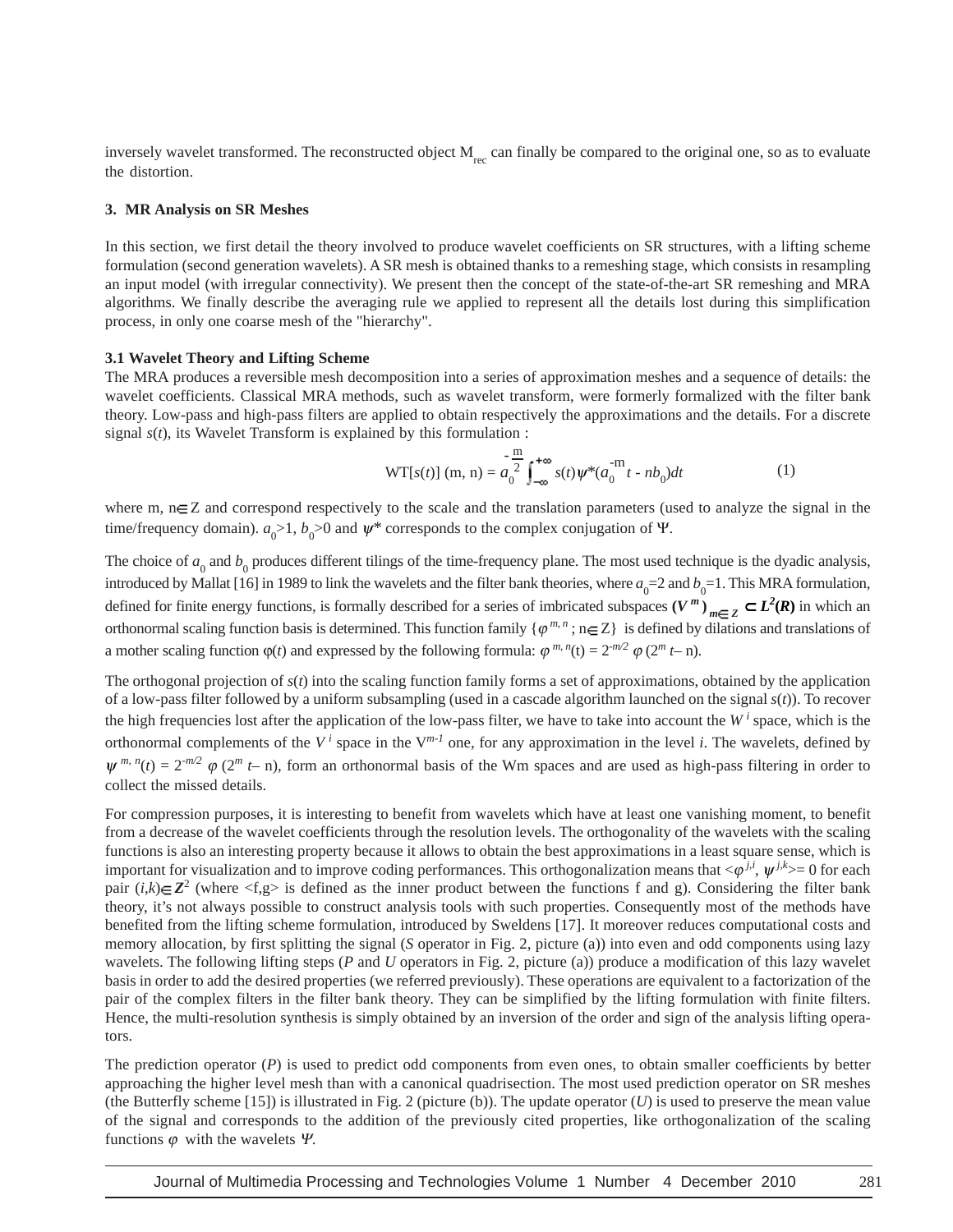

Figure 2. (a) Principle of the lifting scheme for the decomposition of a fine mesh  $(M<sup>k</sup>)$  into a coarser one  $(M^{k-1})$ .  $D^{k+1}$  represents the details lost during the simplification. (b) The most used prediction operator on SR meshes: the Butterfly subdivision stencil [15], which allows to predict the position of each newly added (odd) vertex (in red) thanks to its coarser (even) neighbors

This latter property is applied to minimize the norm of the orthogonal projection of the  $\psi^{j,i}$  on the V<sup>*j*</sup> spaces,  $\forall i, j \in \mathbb{Z}$ , with respect to the inner product. Hence the wavelets are expressed by:

$$
\Psi_i^j = \varphi_i^{j+1} \sum_{k \in \nabla j} \alpha_{ik} \varphi_k^j
$$
 (2)

with  $\nabla j$  defined as the set of vertices of M<sup>*j*</sup>.

The coefficients  $\alpha_{i,k}$  of this previous equation are the solution of a linear system which depends on the desired properties. In practice, the orthogonalization is relaxed in order to obtain finite filters. For compression purposes, the decomposition ends up with a normalization step (*N*), which is used to adjust the scale between the odd and the even coefficients, so as to decompose the surface in a normalized basis.

One of the lifting scheme advantages is that it can be applied to irregular point sets like meshes. In practice, we use a resampling of the irregular meshes (known as remeshing), to regularize the connectivity and to benefit from a more compact representation of the connectivity data.

#### **3.2 Remeshing and Wavelets on Meshes**

Even though wavelets are commonly used in image or video processing, applying wavelets on triangular meshes is not trivial, because of the irregular sampling of most of them. MR analysis for triangle meshes with arbitrary topology was introduced by Lounsbery [18] who demonstrated that a subdivision scheme can serve as a scaling function basis to extend the wavelet theory for irregular sampled signals like meshes. The compression performances are then highly dependent on the quality of the parameterization defined during the SR remeshing.

Even though wavelets for irregular meshes were proposed in [4], the most popular technique to overcome the problem is the semi-regular remeshing. The principle is to modify the triangulation to make the connectivity as regular as possible. It can be done by resampling the shape geometry, i.e. by moving the vertices onto the surface, while keeping a SR connectivity (constructed with a subdivision scheme). By this way, the majority of vertices has a regular neighborhood (valence is equal to six). It improves the efficiency of the subsequent wavelet analysis on the given triangulated surface, but also highly eases the connectivity encoding, most of which becomes implicit.

As a proof, Khodakovsky *et al*. ([5, 6]) explain that a SR remeshing followed by a wavelet-based compression stage tends to reduce the geometric reconstruction error by a factor four, for one specific compression ratio, when compared to the state of the art connectivity preserving methods. Hence, this is not surprising that the best mesh coders are the wavelet-based coders for SR meshes ([5] - [9]).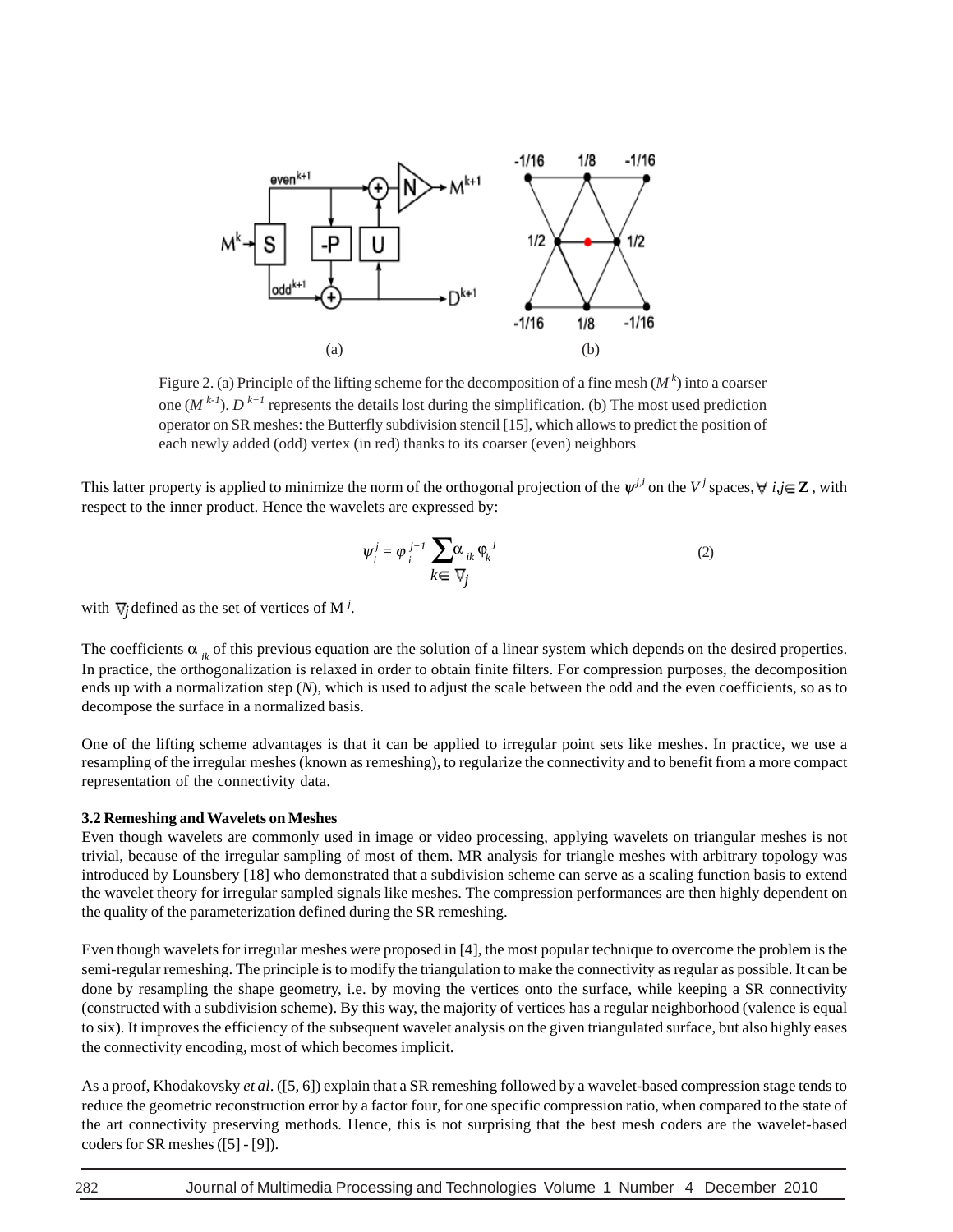All the SR remeshers for triangulated surfaces are based on the same idea. They aim at reducing the parametric information (tangential set of wavelet coefficients), to describe the surface with only the geometric information. For that purpose, a mesh simplification is used to produce a coarse mesh (called the base complex) on which the input model is parameterized. The principle (illustrated by Fig. 3) is the following: *i*) an irregular mesh  $M_{ir}$  is first simplified to obtain a coarse base complex  $S_0$ , on which the original vertices of  $M_{ir}$  are projected during the parameterization stage; *ii*) each triangle of  $S_0$  is then subdivided by triangle quadrisection, and each new regular vertex added by subdivision is moved on the original surface by using the parameterization previously determined.



Figure 3. Overview of a semi-regular remeshing. Each vertex in the area bounded by white curves (a) is projected in one triangle of the base complex (black dots on (b)). The SR mesh (c) is then obtained by iterative subdivision and by mapping the new vertices onto the surface using the parameterization. Image of [9]

By iterating several times this second step, a set of more and more detailed approximations  $S_0$ ,  $S_1$ ,  $S_2$ , ... is created. This refinement step is stopped when the surface modeled by an approximation is fine enough to be geometrically or visually similar to the surface modeled by  $M_{ir}$ . The resulting approximation is the output SR mesh  $M_{ir}$ . Even though the two meshes  $M_{ir}$  and *M<sub>sr</sub>* represent the same surface, a remeshing error remains, obviously negligible if the remeshing stage is efficient.

During the simplification stage, two approaches are generally proposed to obtain the base complex with a topology similar to the original shape: either by constructing on the initial object a mesh chartification followed by a patch simplification [19, 20, 21, 22] or by applying topology-preserved progressive decimations [23, 24, 25]. During this step, a parameterization function is defined to minimize the distortion when mapping each curved surface to its associated coarse triangle in the base complex. The challenge consists in minimizing the distortion produced during the parameterization of the input model, when mapping each curved surface to its associated coarse triangle in the base complex.

The Normal Mesh algorithm [24] we considered to obtain most of the SR models presented in this work belongs to the second class and uses iterative half-edge collapses to decimate the vertices. The main contribution of this method lies in the refinement step. The authors first propose to subdivide the triangles of the base complex using the interpolating Butterfly scheme [15, 26]. Once positioned with this technique, the new vertices are then moved along their normal direction until they "pierce" the original surface. This refinement step is repeated several times until we get a final SR output with low distortion, called a Normal Mesh.

The Normal Meshes are particularly relevant for compression ([27, 6, 8]). Indeed, if the unlifted Butterfly wavelet transform is applied during analysis, the wavelet coefficients produced are guaranteed to be in the local normal directions. Therefore the x and y coordinates (*i.e*. the tangential components) of the coefficients are equal to zero, and the geometry information is fully represented by the z coordinate (*i.e*. the normal component). Hence, only one single scalar per vertex must be encoded instead of three. That's why this algorithm currently produces one of the best remeshes for compression purposes, but only for closed surfaces which have uniform triangles.

Since the Lion Head original model has non uniform triangles (as illustrated in *Fig. 4*), we considered another remeshing algorithm to obtain a good SR model. One of the most recent SR remesher, developed in 2010 by Kammoun *et al*. [22], includes a pre-processing step to resample the irregular mesh and solve the problem of non uniform triangles. Their SR remesher belongs to the first class and creates a coarse Voronoï partition on the original mesh in order to simplify it and form the base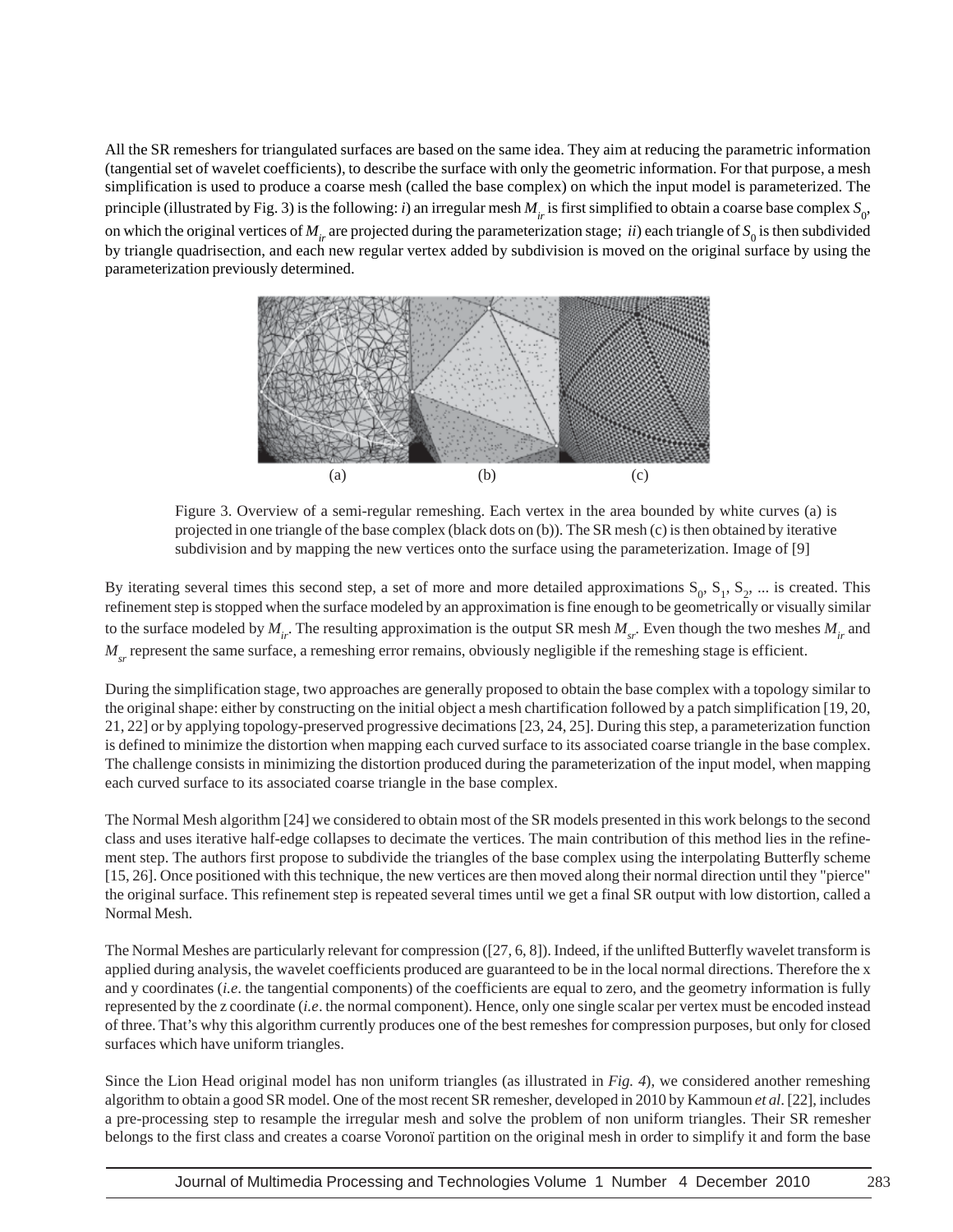complex with the dual construction: the Delaunay triangulation. At the same time, a parameterization function is defined to minimize the distortion when mapping each curved surface to its associated coarse triangle in the base complex and is used to refine it after applying a subdivision step.

Given SR meshes with the fewest connectivity and parametric data to encode, efficient data structures and processing algorithms are used to get closer to the methods used for data sampled on regular grids. The application of the MRA on SR meshes, resulting from these latter algorithms, and mainly used for progressive compression purposes, can be based on various subdivision schemes. Most of the existing methods have benefited from interpolating subdivision filters (and in the most cases from the Butterfly stencil) for the low-resolution versions to be good approximations of the original object (in a least-squares sense). In other words, to provide numerical stability of the fitting operation and to have a more stable wavelet construction for practical applications than with approximating schemes.



Figure 4. (a) Original irregular Lion Head model. Other views are proposed to better appreciate the non-uniform triangulation, where big triangles can be seen on the top (b) and on the bottom (c) of the head

Each mesh refinement, processed during the MR synthesis, is based on canonical quadrisections applied on every facet. This one-to-four triangle construction consists in adding three new vertices in the middle of each coarse edge. The prediction operation, followed by the wavelet coefficient addition, enables to recover the real position of these newly added vertices. Consequently the common representation of the wavelets consists in associating them with their corresponding coarse edges, as we can see in *Fig. 5*, on the first three decompositions of the Horse model.



Figure 5. (a) Original Normal Horse model; (b-d) Wavelet coefficients represented as 3D vectors (in red) linked to the edges of the first three decompositions (multiplication factor used to emphasize them: 10)

Most of the actual state-of-the art mesh compression methods ([5] - [9]) apply a global wavelet decomposition (same lifting filters on the entire surface). Since the considered prediction schemes generate smooth finite surfaces, another kind of prediction, quantization and/or coding could be examined for the non-smooth parts of the mesh. We developed our segmentation process in this sense and considered only Normal Meshes in our study, since they have been proven to provide the best compression rates.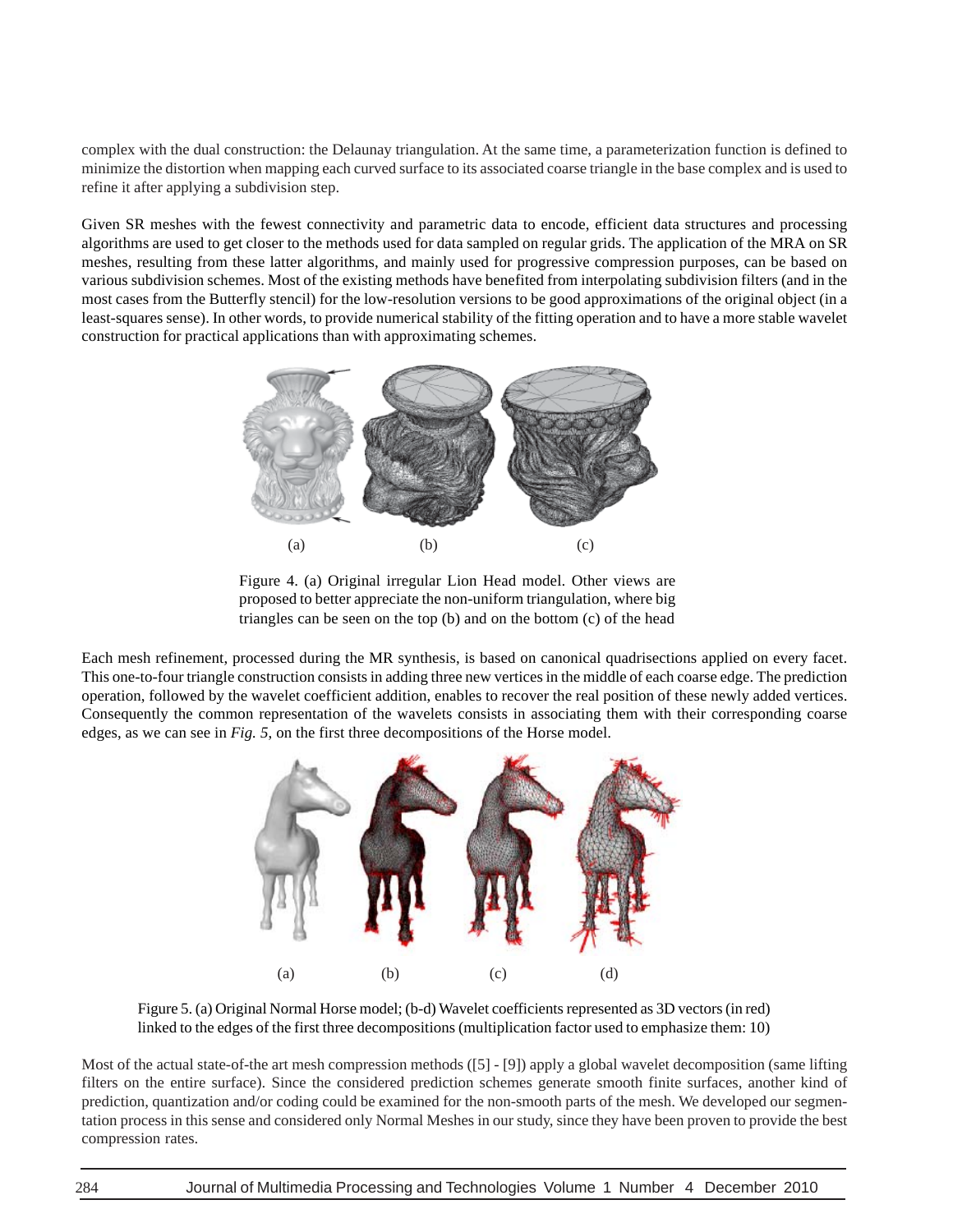#### **3.3 Wavelet Coefficients seen as a Segmentation Criterion**

We propose to study the wavelet coefficient amplitude distribution in the "hierarchy" produced by a global MRA. Our goal is to create regions on the mesh surface with different degrees of roughness: reflected by the wavelet coefficient amplitude. We illustrate in *Fig. 6, 7 and 8* the normalized distribution of the coefficient amplitude, on various resolution levels of the Horse and Venus models (remeshed by the Normal Mesh [24] algorithm).



Figure 6. Distribution of the wavelet coefficient norm, on the first resolution level of the Normal Venus model. (a) Original model; (b) Histogram of the normalized coefficient norms associated to every resolution level; (c) The Gaussian normalization method we used to define a confidence interval (in red); (d) Color scale used in this figure and the next ones



Figure 7. Gaussian normalized distributions of the wavelet coefficient norm, on the first four resolution levels of the Normal Horse model. 7 Gaussian normalized distributions of the wavelet coefficient norm, on the first four resolution levels of the Normal Horse model



Figure 8. Gaussian normalized distributions of the wavelet coefficient norm, on the first four resolution levels of the Normal Venus model

We applied a Gaussian normalization on the amplitude distributions (represented in *Fig. 6, picture (c)*), whose goal is to narrow extreme values. It hence allows to easier classify and segment a mesh with the considered criterion, since we can retain only the most represented samples. The application of this statistical technique (known as a confidence interval) is possible because the related histogram (depicted for the Venus model in *Fig. 6, picture (b)*) has a Gaussian-like normal distribution. Given the distribution averaging  $\overline{x}$ ) and the standard deviation ( $\sigma$ ), 95% of the population is kept in the chosen confidence interval.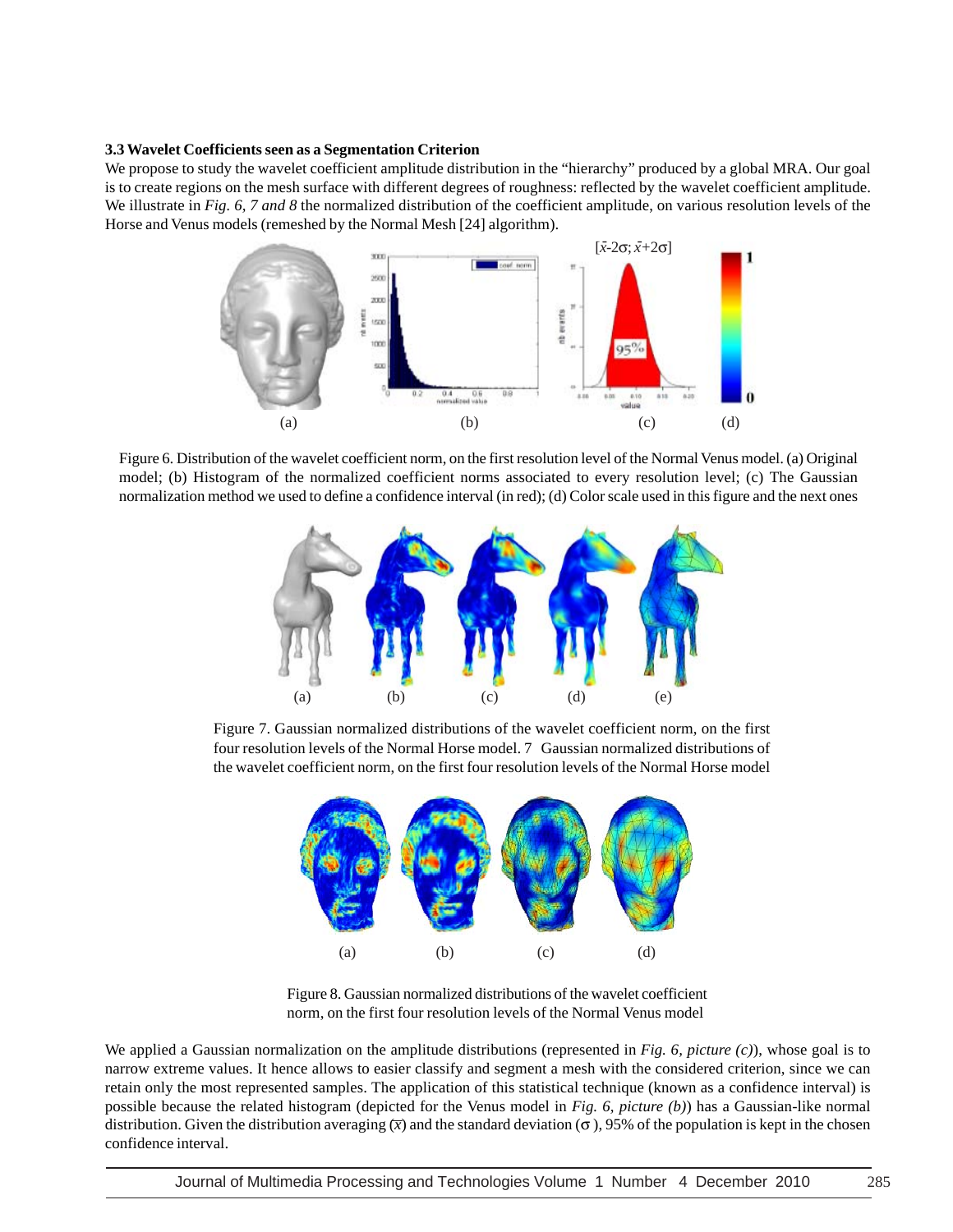On the globally smooth models we studied, the coefficient amplitude distributions allow to identify high curvatures characterizing the eyes, nose, mouth or ears, and also the object tips (neck or feet). This spreading emphasizes also the textured parts, such as the hair of the Venus head. These experimental amplitude distributions corroborate our previous hypothesis about the faculty of the subdivision surfaces to well predict the mesh smooth parts. Moreover even in globally smooth models, there remain some areas where other considerations should be employed.

In the Horse and Venus first four resolution levels (*Fig. 7 and 8*), the same main features are underlined, but the fineness of these highlighted high frequencies is quite different in each level. Since we aim at producing a segmentation that identifies clearly the high frequencies lost during the coarsification process, a global consideration of all the coefficient amplitudes in the entire "hierarchy" is required. The segmentation algorithm we used in this context was conceived to apply on one mesh at a time. Consequently instead of segmenting all the approximations, we propose to compute an averaging of all the wavelet coefficient amplitudes.

We chose to segment one of the coarsest resolution levels, for each coarse triangle to be assigned a unique region number. It gives us the opportunity to independently treat each produced region, without being forced to remesh them, in the case where a subdivision connectivity is not encountered. Hence the chosen coarse level determines the number of resolution levels involved in the patch-independent MRA. Considering this setting, the averaging rule we adopted is illustrated in *Fig. 9*. Each edge of the coarse level is then associated to two children edges (called *fae* in *Fig. 9*) in the immediately finer mesh. We applied a weighted averaging where each coefficient norm is multiplied by  $2^d$ , to take into account the decrease of the wavelets in the "hierarchy" (explained in *Section 3.1*) - *d=0* for the coarsest edges and increasing integer values for the finer decompositions.



Figure 9. Wavelet "fine averaging association". For an edge  $e_n$  in a coarse decomposition, we compute an averaging of its wavelet norm and the norms of its finer associated edges (*fae*) in all the existing resolution levels

## **4. Wavelet-based Classification and Segmentation**

Given the wavelet norms, averaged on one of the coarsest decompositions, we used an extension of the algorithm developed by Lavoué *et al.* [28], to create mesh segmentation. This method is based on a K-Mean classification [29].

## **4.1 Mesh Classification and Segmentation Algorithms**

In the past twenty years, much work has been done in shape decomposition because of its utility in many computer graphic applications. These methods are usually designed to solve specific problems and are difficult to compare. Some applications use segmentation principles to simplify treatments like texture mapping, parameterization, mesh editing, deformation or compression on complex meshes with a high genus, for example. They are generally faster and more simple on surface patches homeomorphic to a disc. The partitioning criterion generally used in this setting is the discrete curvature or the planarity information. Our segmentation process uses a different criterion together with an adaptation of the classification and segmentation algorithms implemented by Lavoué *et al.* [28].

They used a curvature tensor estimation [30] to compute the principal curvature values in each vertex. The produced segmentations delimit smooth regions surrounded by sharp edges on CAD objects. Our adaptation replaces this curvature criterion by our previously defined wavelet norm averaging.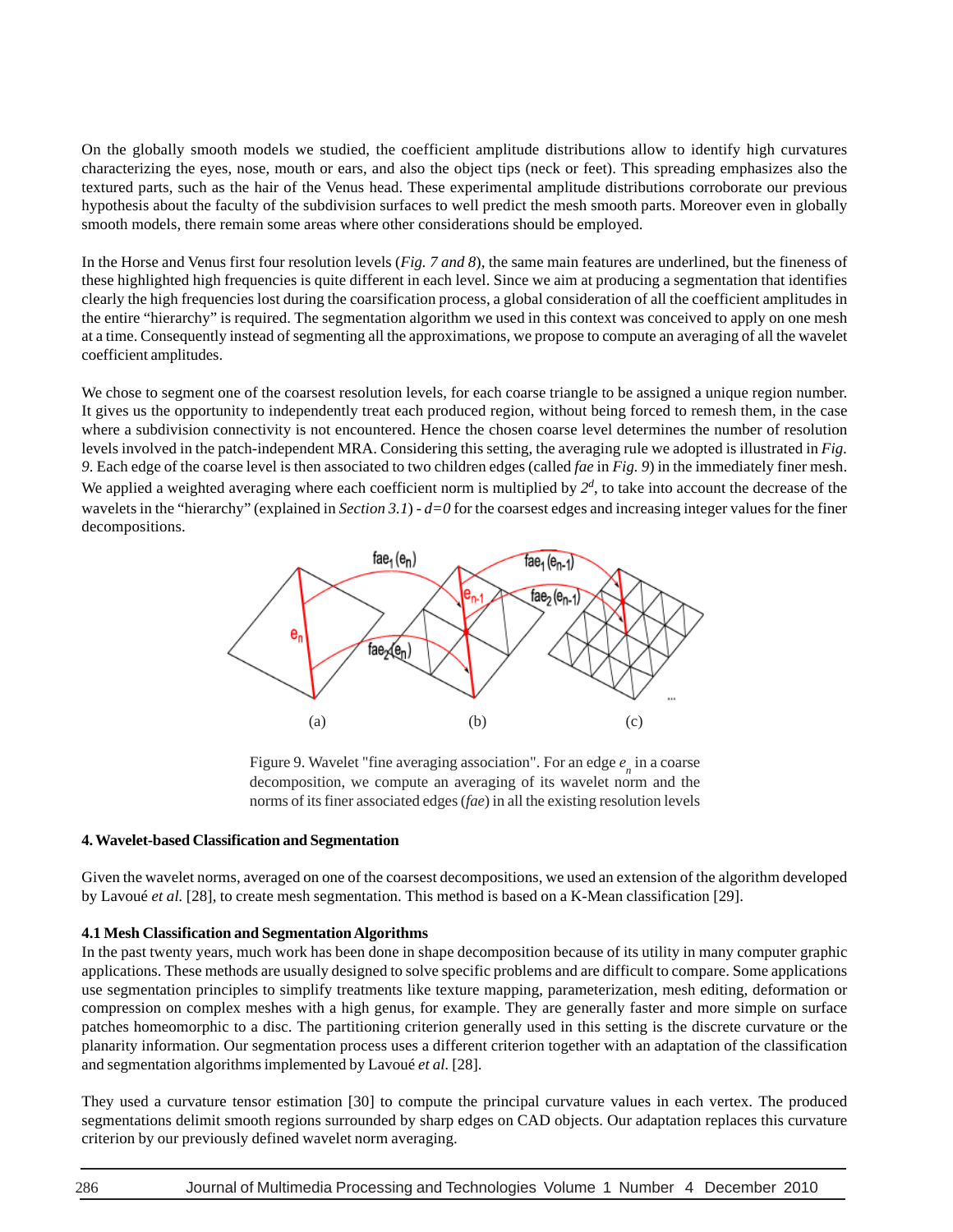The K-Mean classification algorithm was first used to create two groups of vertices (referred as clusters): one with the smallest amplitudes (represented in dark blue in next figures, and referred as the smooth cluster) and the other with the highest ones (in light green). After several iterations, starting with two randomly determined centroïds, each vertex is then associated to a cluster  $C_i$  and a "roughness value"  $r_i$ . Homogeneous connex patches are then deduced with a region growing and labeling algorithm adapted from [28]. More precisely, the studied measure is transmitted from vertices to triangles, starting from seed triangles whose incident three vertices belong to the same cluster. Thanks to this framework, a mesh decomposition in a small number of regions can be created at any given resolution level.

#### **4.2 Segmentation results**

We illustrate in *Fig. 10 to 12* the different steps involved in our segmentation process, respectively for the Horse (*113K vertices*), Venus (*164K vertices*) and Skull (*131K vertices*) Normal models and also for the Lion Head model (*676K vertices*), remeshed uniformly by the recent algorithm developed by Kammoun *et al.* [22]. Colors used for the patches illustrated in *Fig. 10 and 11* were randomly chosen. The arrows in the pictures serve to indicate which region will be further studied in the rest of the paper. The result of our averaging rule is depicted on meshes which have a various number of vertices (because different numbers of resolution levels were considered). It has a tendency to stump the isolated details (which can be considered as local geometric noise) and sharpen the very important ones (highlighted in various resolutions and close to the mesh saliency concept of Lee *et al.* [31]). The number of created patches is fully dependent on the choice of the coarse level. We examined different choices, to study the influence of the chosen coarse level, on the further detailed experimentations.



Figure 10. Illustration of the different steps involved in our classification and segmentation processes, on the 5<sup>th</sup> level of the Normal Horse model. (a) Averaging of the wavelet norms in the 5<sup>th</sup> level followed by (b) the K-Mean classification and (c) segmentation in 5 regions; (d) Fine projection of the segmentation on the SR original model whose features can be better appreciated with a Phong shading (e)

Given the segmentations of the Normal models on a coarse level, the final stage of our pre-processing consists in projecting the coarse regions on the original SR model. This stage is simply realized incrementally, resolution per resolution, where the four children facets associated to each coarse triangle are assigned the same cluster and region number as their father triangle. The resulting fine segmentations can now be the input of our patch-independent MRA, detailed in the following.

#### **5. Region-based MRA for Patch-Independent Reconstruction**

As a preliminary step of the development of a locally-based R-D optimized coding scheme, we propose to detail in this section the three different applications of the Butterfly stencil we examined close to the patch borders, during the regionbased MRA and coding. In the next section, experiments are presented to study the influence of the non-refined parts of a mesh on the more detailed ones, considering each of these three rules for patch-independent decoding and more specifically in a view-dependent reconstruction context.

## **5.1 Butterfly stencil adaptations for region-based MRA**

In our first consideration (designed later by "No PB": for No Patch Borders taken into account), the unlifted Butterfly wavelet decomposition is realized as if any patch was defined. This rule is accurate if each region is quantized and/or reconstructed uniformly (with approximately the same  $L^2$  error orders, in each region). In other cases, an alteration of the quality of some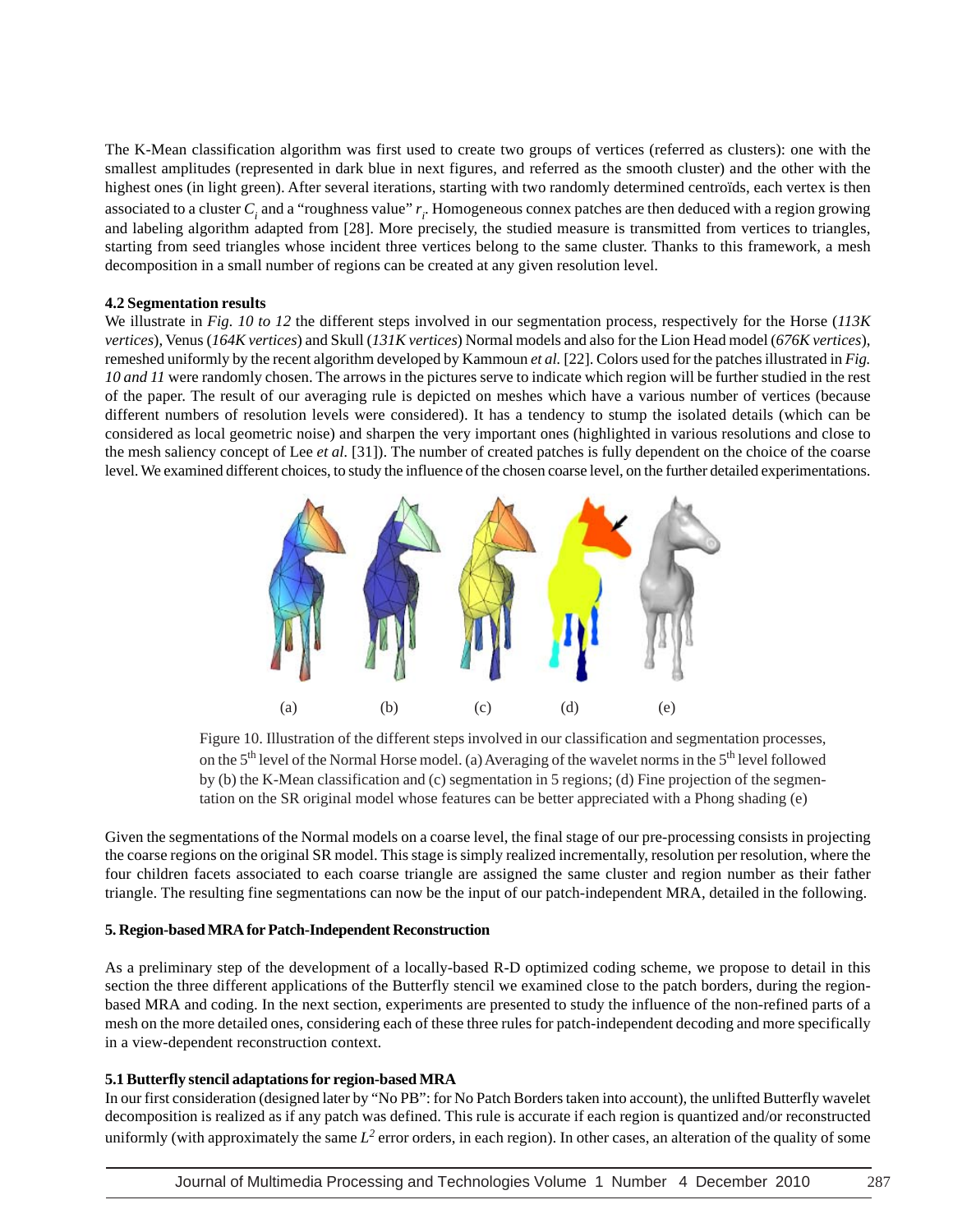

Figure 11. Illustration of the different steps involved in our classification and segmentation processes, on the  $6<sup>th</sup>$ (left) and the  $4<sup>th</sup>$  (right) levels of the Normal Venus model.  $(a, c, f)$  Averaging of the wavelet norms in a coarse level followed by  $(b, d)$  the K-Mean classification and  $(g)$  segmentation in 6 regions (on the 4<sup>th</sup> level). Three regions are obtained in the  $6<sup>th</sup>$  decomposition (left). (e) Fine projection of the  $4<sup>th</sup>$  level segmentation on the SR original model. 11 Illustration of the different steps involved in our classification and segmentation processes, on the 6 (left) and the 4 (right) levels of the Normal Venus model. (a, c, f) Averaging of the wavelet norms in a coarse level followed by (b, d) the K-Mean classification and (g) segmentation in 6 regions (on the 4 level). Three regions are obtained in the 6 decomposition (left). (e) Fine projection of the 4 level segmentation on the SR original model



Figure 12. Illustration of the different steps involved in our classification and segmentation processes, on the 5th level of the Normal Skull model (top) and of the Lion Head model (bottom). (a) Averaging of the wavelet norms in the  $5<sup>th</sup>$  level. The non-smooth region is depicted in green in the SR original model (b, d), whose features can be better appreciated with a Phong shading (c, e)

regions can appear due to the influence of the "poor" quantization or reconstruction of their neighbors, for example.

For these other cases (which don't necessarily involve the same kind of quantization and reconstruction in each patch, like adaptive quantization or view-dependent reconstruction), we propose to examine two different adaptations of the Butterfly stencil close to the patch borders. These two adaptations (designed later by "PB") will be applied when each patch is seen as an independent non-closed surface. With this latter setting, any region can influence its neighbors during the "nonuniform" region-based reconstructions.

*Fig. 13* shows the amplitude and polar angle (the angle between each coefficient and its related surface normal vector) distributions for each of the three rules. We can deduce that the two predictions associated to the "PB" consideration (histograms on the middle and on the bottom) are not as good as the classical ("No PB") one (on the top), because the wavelet amplitude and polar angle distributions are generally more dispersed. The first rule we considered (close to the patch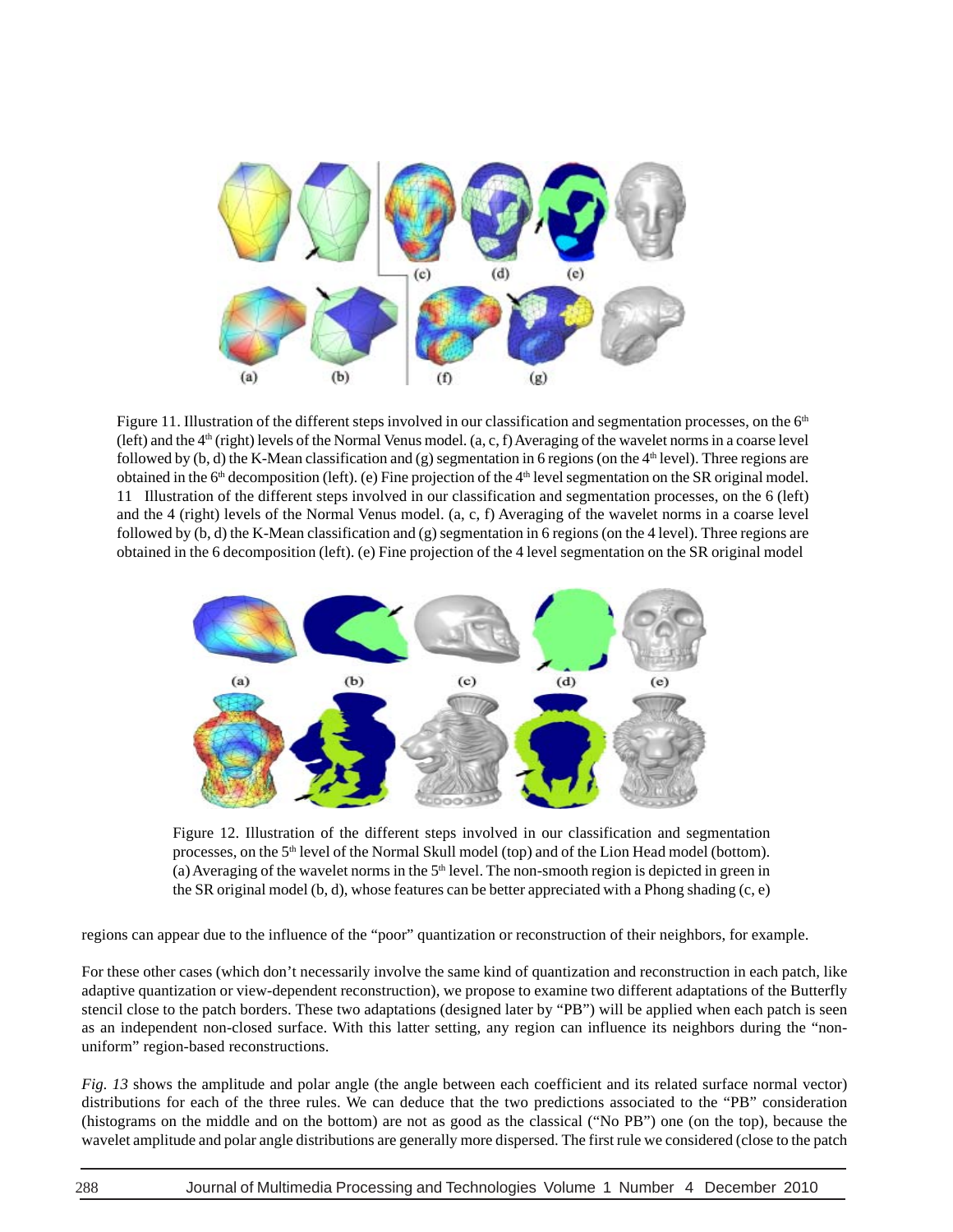borders) uses two extensions of the classical Butterfly stencil (illustrated in *Fig. 14*) to predict the new vertices situated on the borders (*picture (a)*) or surrounded by extraordinary vertices (*picture (b)*), as it can appear close to the patch borders.



Figure 13. Amplitude (left) and polar angle (right) distributions in every resolution level of the Venus Normal segmented model (right segmentation of *Fig. 11* considered). The red boxes highlight the differences noticed in the two "PB" distributions (middle: classical rule - bottom: our new rule), in comparison with the distributions for which the classical Butterfly stencil was used, without taking into account the patch borders (top)

The goal of our new rule (designed later by "PB SYM") is to recreate the "missing coarse vertices" in the classical Butterfly stencil (illustrated in *Fig. 2*). These vertices are missing because we take into account the patch borders in the MRA. The position of these created "ghost vertices" is deduced from the other real coarse vertices involved in the Butterfly stencil. We illustrate in detail in *Fig. 15* the concept we used for deducing them, with a tendency to favor the diagonal symmetry. We also enumerate all the possible cases we can encounter and for the ones for which a diagonal symmetry cannot be computed, we define an equivalent rule (illustrated with colors in the middle of *Fig. 15*).

In *Fig. 13*, we can observe that our new rule distributions (on the bottom) are closer to the classical ("No PB") ones (on the top). Moreover we have the possibility to perfectly decode some regions of a mesh while other are at the same time "poorly" reconstructed.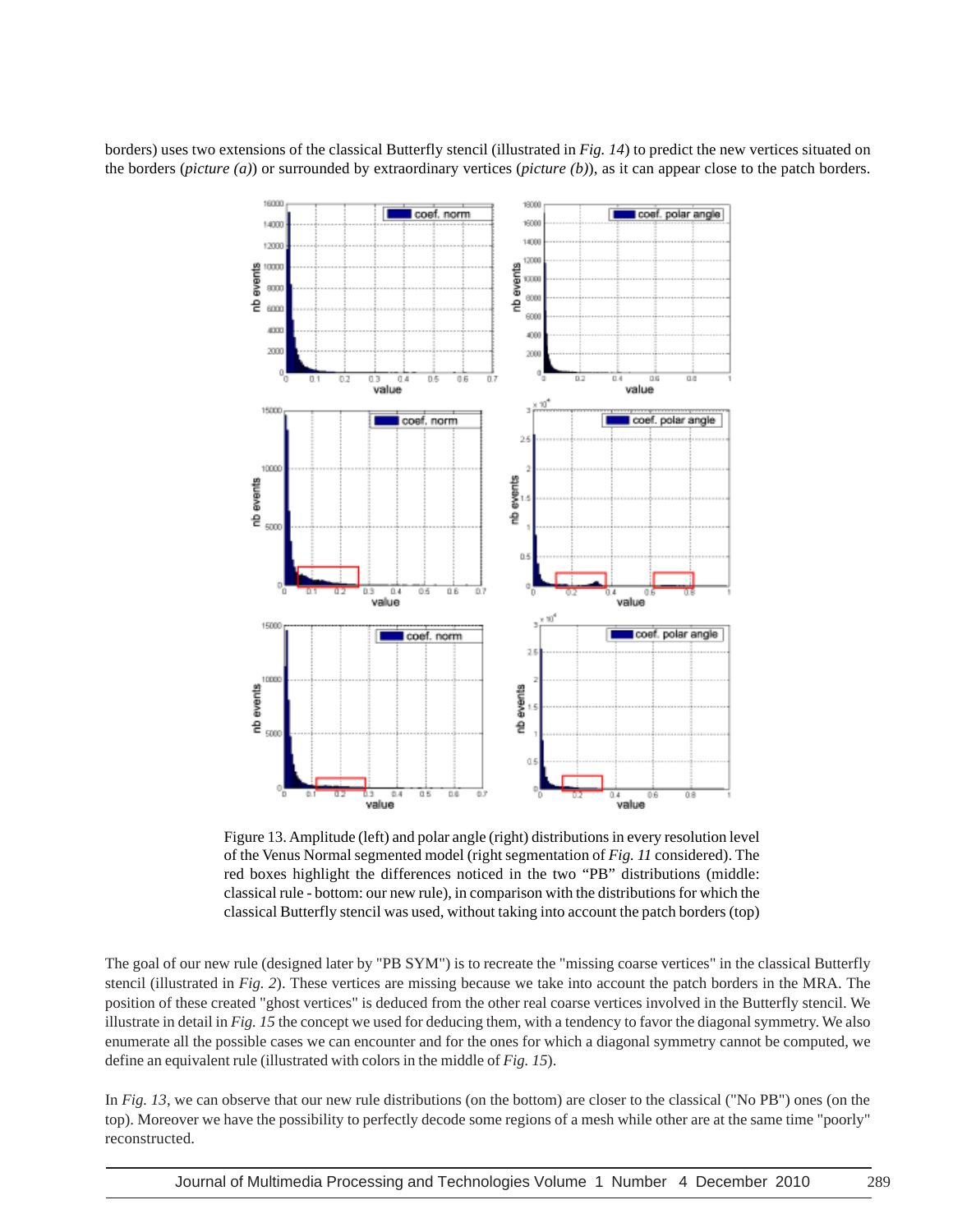

Figure 14. (a) Special Butterfly stencil used to predict the red vertex, situated on the mesh border (for non-closed 3D meshes); (b) Extension of the classical Butterfly stencil for extraordinary vertices (scheme proposed by Zorin et al. [26])

#### **5.2 Patch-Independent Wavelet Encoding and R-D optimization**

*Fig. 16* presents the main steps of a wavelet-based coder for SR meshes. The principle is the following: i) the original irregular surface  $M_i$  is semi-regularly remeshed; *ii*) the wavelet transform is applied to decompose the SR mesh  $M_{s}$  until we obtain the coarsest approximation (which represents the "low-frequency" subband); during this coarsification, many high-frequency details (the 3D wavelet coefficient subbands) are lost and must be kept to allow the reconstruction of the mesh; *iii*) concerning the high-frequency subbands, we first quantize them and then apply an entropic encoder (Huffman, arithmetic, ...) to obtain a binary information; a scalar quantization is considered, so there are indeed three independent encoders (one for each coefficient coordinate); *iv*) the coarse mesh connectivity is then losslessly encoded separately with a single rate encoder (like the Touma and Gotsman [32] one).

For wavelet coefficient quantization, we considered the Rate-Distortion (R-D) optimized coding scheme developed by Payan *et al*. [8] and based on a Lagrangian optimization. This algorithm minimizes the reconstruction error for a given bit budget, with an error-driven wavelet coefficient quantization. More specifically, we used their adaptation for region-based wavelet-encoding [11] so as to optimally quantize the wavelets and allocate the bits in each partition, considering each region distortion contribution with respect to the entire mesh surface. In this adaptation, little additional information need to be added: the number of created partitions, the coarse vertices situated in the borders, each partition cluster affiliation and the optimized quantization steps computed for each region.

We also used the EBCOT encoding Payan *et al*. have adapted for SR meshes [8], before applying the arithmetic encoding. It allows to reduce the intra and inter-resolution correlation. Combined with their R-D optimization, it improves the encoding performance up to +2.5 dB in comparison with the original zerotree coder of Khodakovsky *et al*. [5].

Given all these encoding treatments, the data flow is now ready to be transmitted over the network and reconstructed on the client's side. The analysis stages we have just described are reversed during the partition-based MR synthesis (and detailed in *Fig. 1*). It produces a more flexible reconstruction than with a global decoding.

#### **6. Experimental Results and Applications**

We present in this section, various experimental results we obtained with our application implemented in C++. It uses the Computational Geometry Algorithm Library (CGAL [34]) and more specifically the polyhedral surface package. These experimentations were obtained on the meshes we segmented with our wavelet-based partitioning algorithm, but any other kind of SR mesh segmentation could also have been considered, like the ones implemented by Sim *et al.* [9] or by Payan *et al*. [11].

We first propose a visual comparison (in *Fig. 17*) of the mesh distortion involved when we consider different wavelet decompositions close to the patch borders (detailed in the *Section 5.1*). Indeed the compression scheme we used (illustrated in *Fig. 16*) produces reconstructed meshes with a distortion, in comparison with the original irregular mesh. First an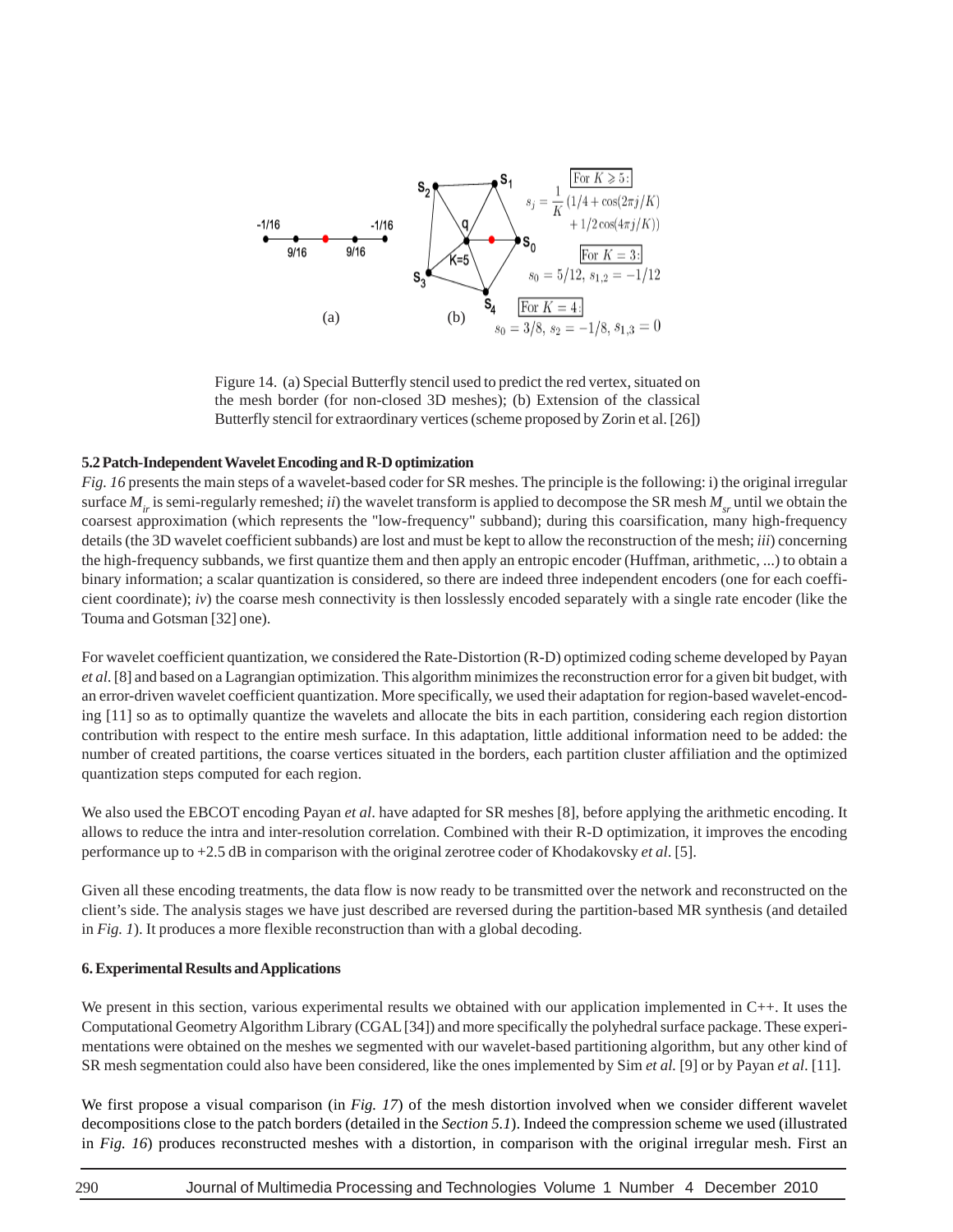

Figure 15. Definition of our new scheme, used when some of the coarse vertices are missing in the Butterfly stencil, due to patch borders (illustrated with big dashed lines). Top left: classical Butterffly stencil; Top right: method used to recreate the "missing coarse vertices" in the Butterfly stencil. We favor the diagonal symmetry (computed thanks to the red vertices in the next pictures), but for the cases where it is not possible, we define an equivalent rule (illustrated with colors in the middle of this figure). The different configurations are highlighted with big rectangles, when only a coarse vertex (top in red), two coarse vertices (middle in blue) or three coarse vertices (bottom in green) are missing

approximation error is involved during the remeshing step, moreover the geometric coding introduces also losses during the quantization stage. State-of-the-art mesh compression methods generally interpret this distortion as a geometric distance between the original irregular mesh  $M_i$  and the compressed SR mesh  $M_i$ 

The Mean Square Error (*MSE*) for meshes (inspired from the *Hausdorff* distance) is generally used to evaluate this geometric distance. It corresponds to an average of the point to surface distance between two surfaces *X* and *Y*, given by this formula:

$$
d(X,Y) = \left(\frac{1}{area(X)} \int\limits_{X \in X} d(x,Y)^2 dx\right)^{\frac{1}{2}}
$$
 (3)

where  $d(x, Y)$  is the Euclidean distance from a point x on X to the closest point on *Y*. Since this  $L^2$  distance is not symmetric, we symmetrize it by taking the max of  $d(X,Y)$  and  $d(Y,X)$ . In our context the MSE is hence given by the following equation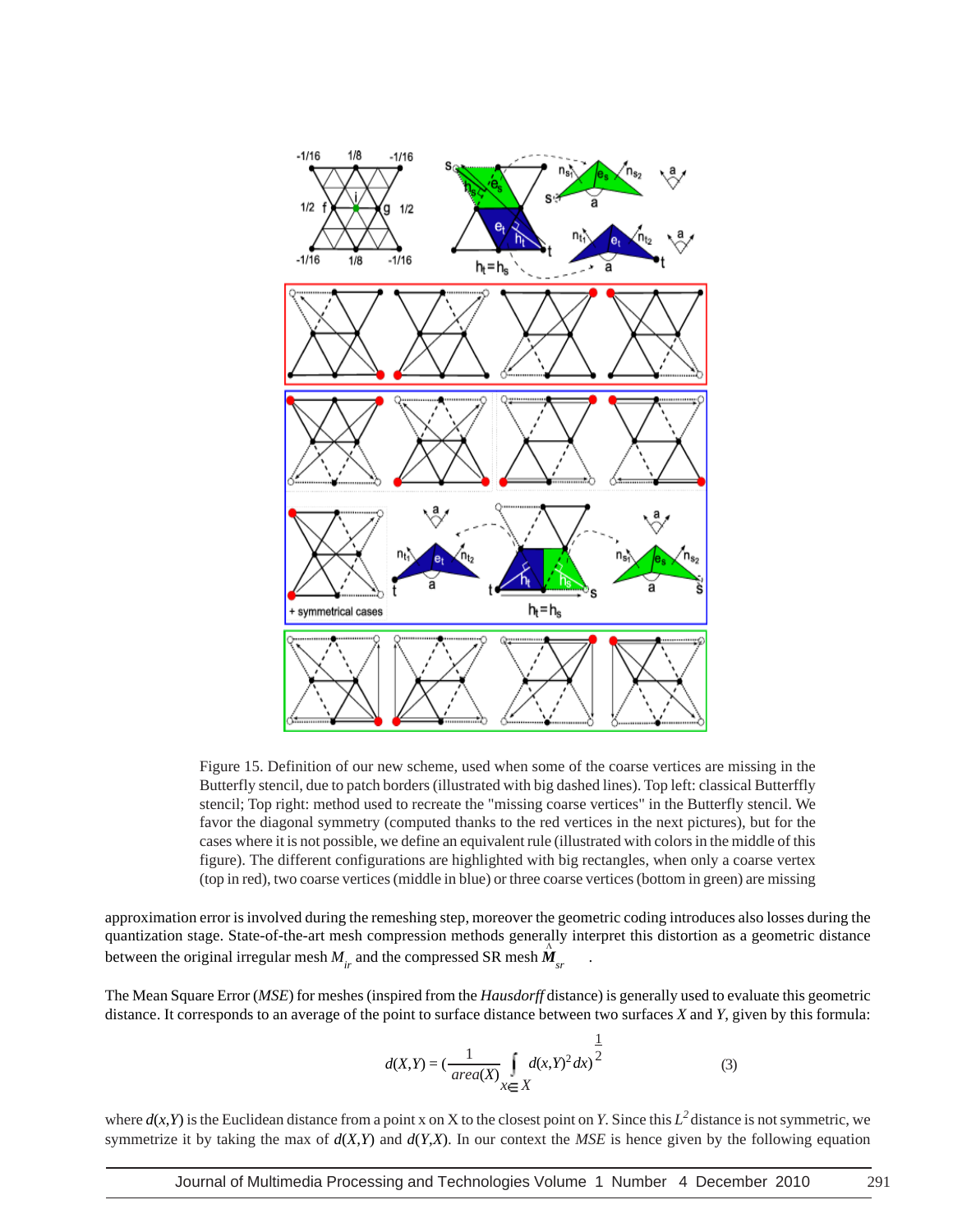(computed with the *Mesh* software [36]):



Figure 16. Main steps of a wavelet-based coder for SR meshes. Q stands for the Quantization step. The geometry encoding is generally done under a constraint which can be user-defined or automatic. This parameter can be a file size [5], a rate [8, 33], a reconstruction quality, etc

In *Fig. 17* we compare two different "view-dependent" reconstructions of the segmented Skull model (produced by the "No PB" consideration). Hence we computed the *MSE* with the Mesh software [36], on the entire Skull model (in comparison with the irregular original model), and also on its non-smooth cluster. In the left part, any prediction operator nor wavelets (only canonical quadrisections) were considered on the smooth cluster. Hence it can be interpreted as a non-visible part in a viewdependent consideration, whereas the other cluster is perfectly decoded. The only difference in the right part is that the Butterfly prediction was used in the smooth cluster. As expected, these pictures show that a less important distortion can be obtained with the Butterfly prediction, when patch borders are not taken into account during the MRA ("No PB").



Figure 17. Mesh distortion on two different "view-dependent" reconstructions, presented on the entire mesh (top) and on the non-smooth cluster (bottom) of the Skull segmented model (illustrated in *Fig. 12*). Patch borders are not taken into account during the MRA (referred as the "No PB" consideration) and any wavelets are added on the smooth cluster. In the left pictures any prediction operator is considered, whereas in the right ones the Butterfly prediction is used. The colors depend on the magnitude of the local *MSE*, from the minimal (*blue*) to the maximal (*red*) value. These pictures were realized thanks to the Mesh software [36].

This assumption is also confirmed by the *Table 1*. It results from a computation of the *MSE* for the "No PB" and "PB" considerations, with or without a Butterfly prediction on the smooth region(s). The distortion is presented for all the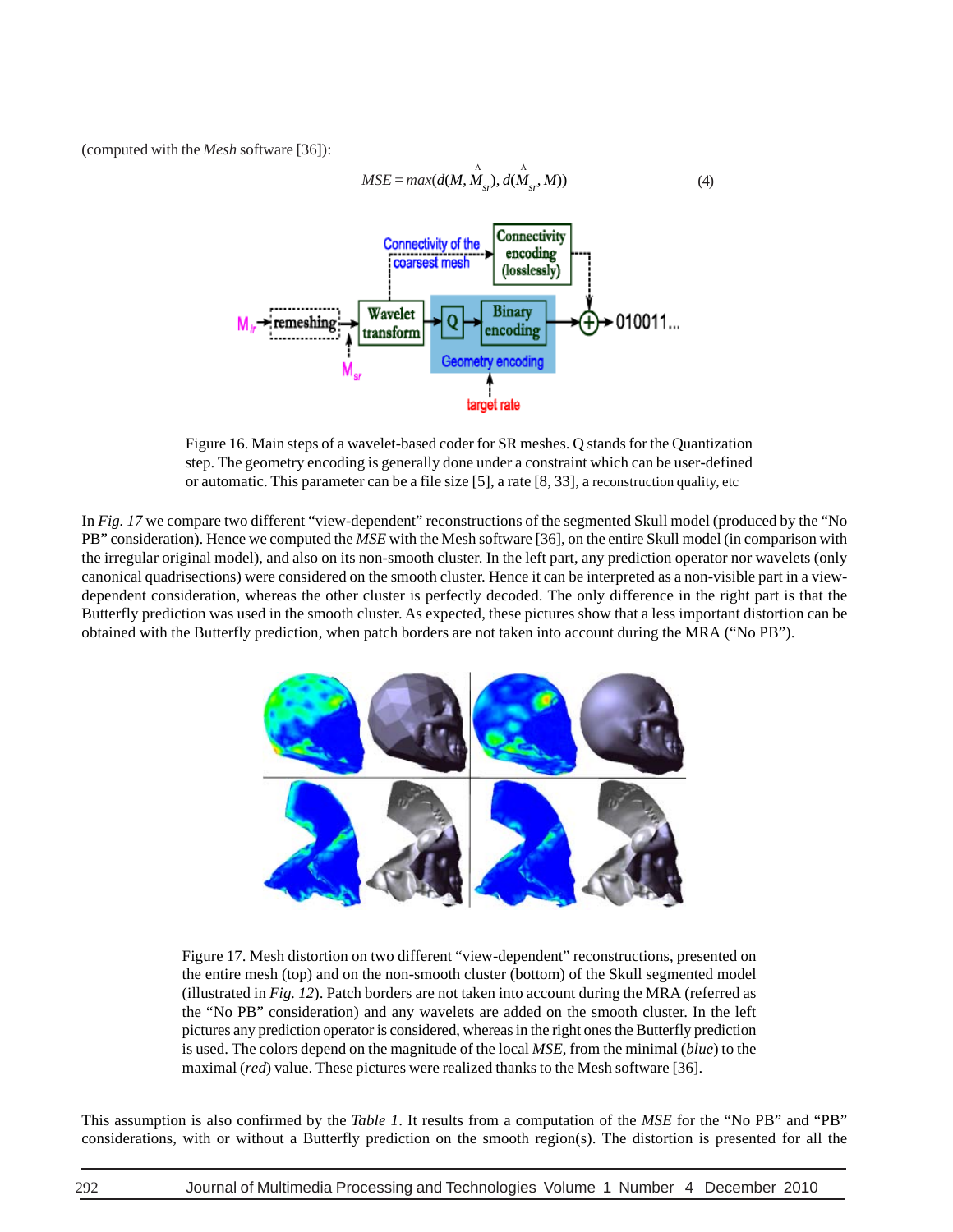segmented models we previously commented, only for one of their non-smooth regions (indicated with an arrow in *Fig. 10 to 12*). In each studied mesh region, the smallest *L*<sup>2</sup> errors (*MSE*) are emphasized with bold characters. The same errors are obtained in the last two columns, because we used a "PB" consideration which doesn't depend on the prediction used in the neighboring smooth cluster and thus gives the smallest distortions. For each model, the "No PB" consideration associated with a Butterfly prediction in the smooth cluster always gives the better results than without any prediction.

|                 | nb lev | # $Vsr$ | No PB           | No PB Butt      | <b>PB</b>       | PB Butt         |
|-----------------|--------|---------|-----------------|-----------------|-----------------|-----------------|
| Venus part.     | 6      | 21,545  | $9.053.10^{-4}$ | $4.107.10^{-4}$ | $8.301.10^{-7}$ | $8.301.10^{-7}$ |
| Venus part.     | 4      | 76,193  | $1.345.10^{-4}$ | $1.015.10^{-4}$ | $1.456.10^{-6}$ | $1.456.10^{-6}$ |
| Horse part.     |        | 7,857   | $6.414.10^{-5}$ | $5.616.10^{-5}$ | $7.775.10^{-8}$ | $7.775.10^{-8}$ |
| Skull part.     |        | 56,865  | $5.260.10^{-4}$ | $3.433.10^{-4}$ | $5.990.10^{-7}$ | $5.990.10^{-7}$ |
| Lion Head part. | 5      | 239,054 | $2.094.10^{-4}$ | $1.582.10^{-4}$ | $7.630.10^{-7}$ | $7.630.10^{-7}$ |

**'nb lev'** = number of resolution levels.

 $'\# V_{sr}$ <sup>'</sup> = number of vertices in the SR mesh.

**'Butt'** = the Butterfly prediction was used in the smooth cluster.

Table 1.  $L^2$  errors for the "No PB" and "PB" considerations, on the regions indicated with an arrow in *Fig. 10 to 12*. No prediction operator or the Butterfly prediction and no wavelets were considered on the smooth cluster, whereas the other cluster was decoded perfectly. 1 L errors for the NoPB and PB considerations, on the regions indicated with an arrow in Fig. 10 to 12. Any prediction operator or the Butterfly prediction together with any wavelets were considered on the smooth cluster, whereas the other cluster was decoded perfectly

We finally present the bitrate-*PSNR* curves in *Fig. 18 and 19*, computed by only taking into account the non-smooth region of the segmented Skull and Lion Head models (the Butterfly prediction is used -without any wavelets- in the smooth region). The bitrate is reported with respect to the number of vertices in the semi-regular (SR) mesh. These curves were obtained with the view-dependent geometry coding (developed by Payan *et al.* [11]), which we adapted to our segmentation process.

For a comparison of the compression performances on objects with different sizes, we use the *PSNR* (Peak Signal to Noise Ratio) measured in decibels (*dB*). It computes the ratio between the signal dynamic and the reconstruction error: the lower the error is, the higher the *PSNR* is. The *PSNR* for triangulations is given by the following formula:

$$
PSNR = 20. \log_{10} \frac{BBdiag}{MSE}
$$
 (5)

where *BBdiag* is the original mesh Bounding Box diagonal.

The results we deduced from the *Table 1* are confirmed by the repartition of the curves (the "PB" consideration gives the best results at any bitrate). Moreover we can notice that our new prediction scheme (associated to the "PB SYM" consideration) performs better than the other "PB" rule, for patch-independent reconstruction purposes. For the "No PB" consideration, we can see that the two curves in Fig. 18 reach quickly their asymptotic value which is linked to the  $L^2$  errors illustrated in the bottom part of the *Fig. 17*.

For image and video lossy compression, the *MSE* is most often chosen as a quality measure because it is well adapted to these data and reflects the visual quality even at low compression rates. But it is more complex for 3D meshes, since a distortion metric cannot consider only the mesh geometry, because the visual quality also depends on the mesh connectivity, curvature, smoothing, ... *Fig.* 20 illustrates this problematic where the two objects have the same  $MSE(e_i)$ , but the first reconstruction (in the middle) better preserves the sharp features (feet and head of the Horse model). This latter reconstruction has been produced by our framework, where a more important number of bits were allocated in the identified "non-smooth" regions than for the rest of the body. On the other hand, the second reconstruction (on the right) was produced by a global encoding of the mesh. The Horse head was zoomed in, to better appreciate it.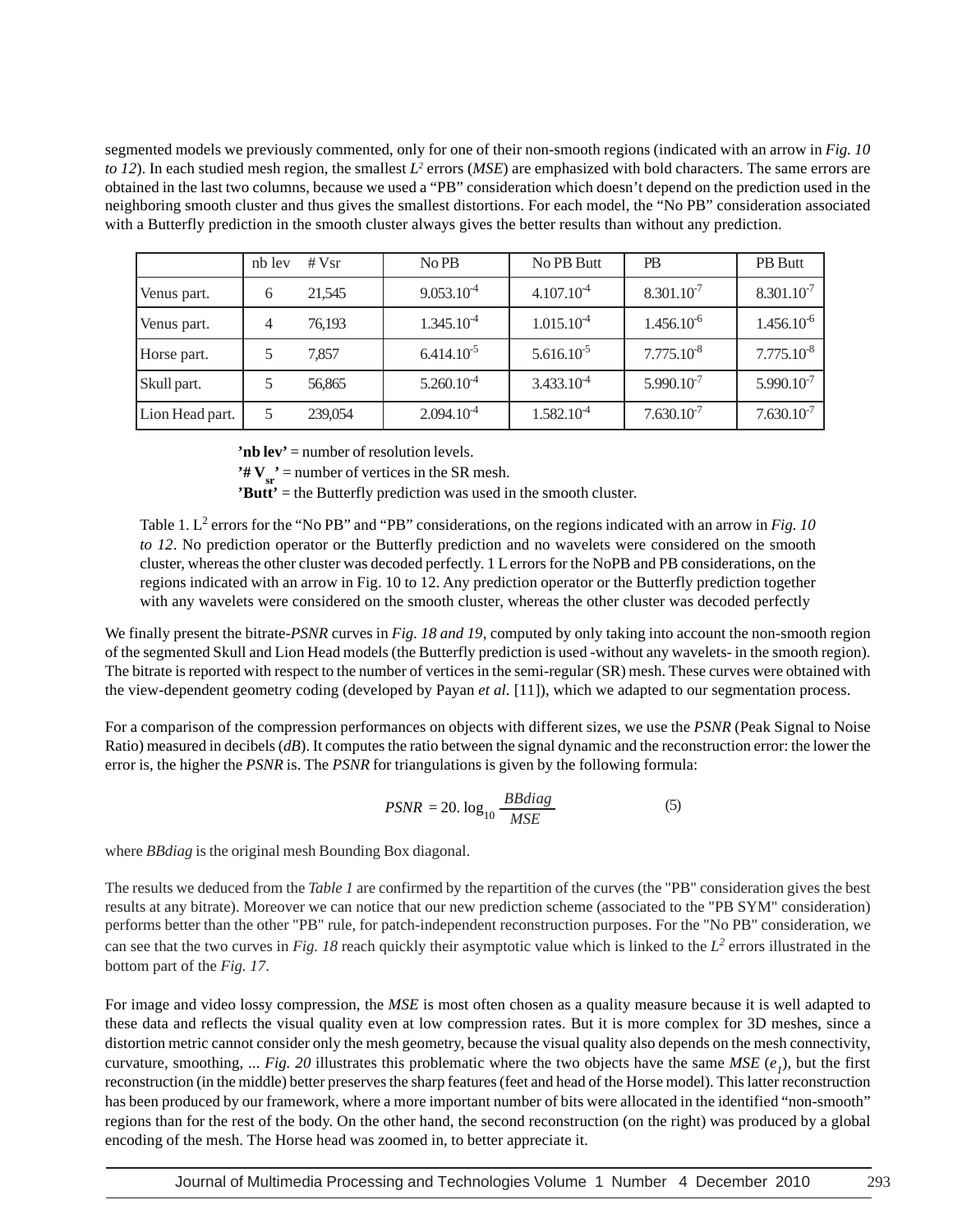

Figure 18. Bitrate-*PSNR* curves for the non-smooth region of the segmented Skull model, where the Butterfly prediction is used (without any wavelets) in the smooth region. The bitrate (reported in bits/SR vertex) corresponds to the bit allocation after quantization, with respect to the number of vertices in the SR non-smooth patch. 18 Bitrate-PSNR curves for the non-smooth region of the segmented Skull model, where the Butterfly prediction is used (without any wavelets) in the smooth region. The bitrate (reported in bits/SR vertex) corresponds to the bit allocation after quantization, with respect to the number of vertices in the SR non-smooth patch



Figure 19. Bitrate-*PSNR* curves for the non-smooth region of the segmented Lion Head model, where the Butterfly prediction is used (without any wavelets) in the smooth region. The bitrate (reported in bits/SR vertex) corresponds to the bit allocation after quantization, with respect to the number of vertices in the SR non-smooth patch

In the figure we also mention a second distortion measure  $(e_2)$ , called MSDM and introduced by Lavoué et al [37] in 2006. MSDM uses geometric metrics, based on curvature analysis computed on local spherical windows in the analyzed mesh. Similar objects have a distortion close to zero. The score obtained by our patch-based reconstruction seems to better reflect the perceptual distance, the *MSE* cannot reveal. In 2010, Benhabiles et al [38] have proposed an extensive experimental comparison of existing similarity metrics for 3D meshes. This comparative study includes a subjective experiment with human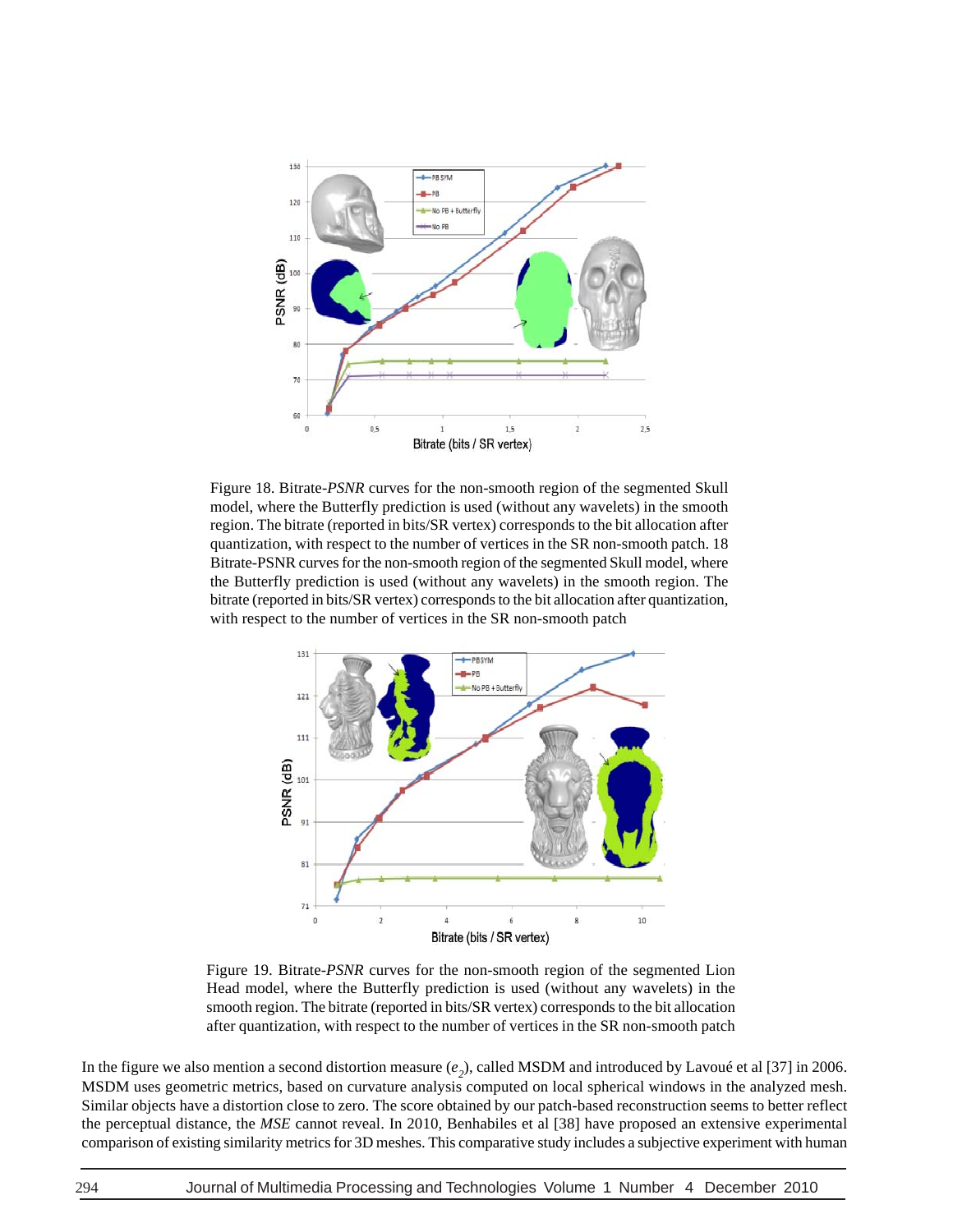observers, to evaluate these metrics according to several criteria.



Figure 20. Comparison of two different reconstructions of the Horse Normal model based on a local (middle) and a global (right) wavelet decomposition. The reconstruction presented in the middle, was produced with our framework on the segmented Horse model. Here the Butterfly prediction is followed by a wavelet addition only in non-smooth regions. We have reported the corresponding distortion errors  $e_1$  and  $e_2$ , which correspond respectively to the *MSE* (in units of 10<sup>-4</sup>) and to Lavoué *et al.*'s MSDM metric [37]

## **7. Conclusion and Future Work**

A new wavelet-based segmentation algorithm for SR meshes was introduced as a pre-processing step in a patch-independent progressive decoding of 3D meshes. Our segmentation process aims at constructing regions with different degrees ofroughness, reflected by the wavelet coefficient amplitudes (associated to each resolution level). As a preliminary step of the development of a locally-based R-D optimized coding scheme, we have studied the behavior of the wavelet decompositions in the created regions, during the patch-independent decoding and more specifically the view-dependent reconstruction process. We particularly investigated three different possible wavelet decompositions, close to the patch borders. One of them is a new consideration and has given the best results for two 3D objects remeshed by two different algorithms.

As an extension of the current work, some future research can be performed in the following areas. First, we may consider the patch-independent R-D optimized compression and coding, which could benefit from our new rule, because an independent quantization in each partition will probably allow to reduce the global distortion. New prediction schemes and coding techniques could be proposed for the non-smooth regions (where the predictions with actual subdivision schemes can be improved), together with more subjective distortion metrics, based on human vision and emphasized at the end of the previous section. Our goal will be to improve the compression bitrates on natural objects, which can be composed of nonsmooth textured parts. A possible issue could consist in conceiving a statistical analysis model of the surface. The critical elements could hence serve to regenerate the same visual aspects and high frequencies of the studied surface. Another interesting consideration would be to take into account the surface anisotropy, to better predict shapes with features like sharp creases, corners or rough textures. Moreover, a fractal analysis could also be adopted in noisy regions. We could also conceive our segmentation process differently, by better analyzing the decrease of the wavelets and their relation to the surface discrete roughness or saliency.

Finally other applications could benefit from our patch-based MRA, like watermarking. It would allow to apply different marks according to the visual aspect of the surface, given the fact that a textured (or rough) region is able to hide geometric distortions much better than a smooth one.

## **8. Acknowledgment**

I would like to address special thanks to Frédéric Payan for his R-D optimization code he gave and explained me and also for providing me the semi-regular Lion Head model remeshed by his algorithm. I don't forget Andrei Khodakovsky who has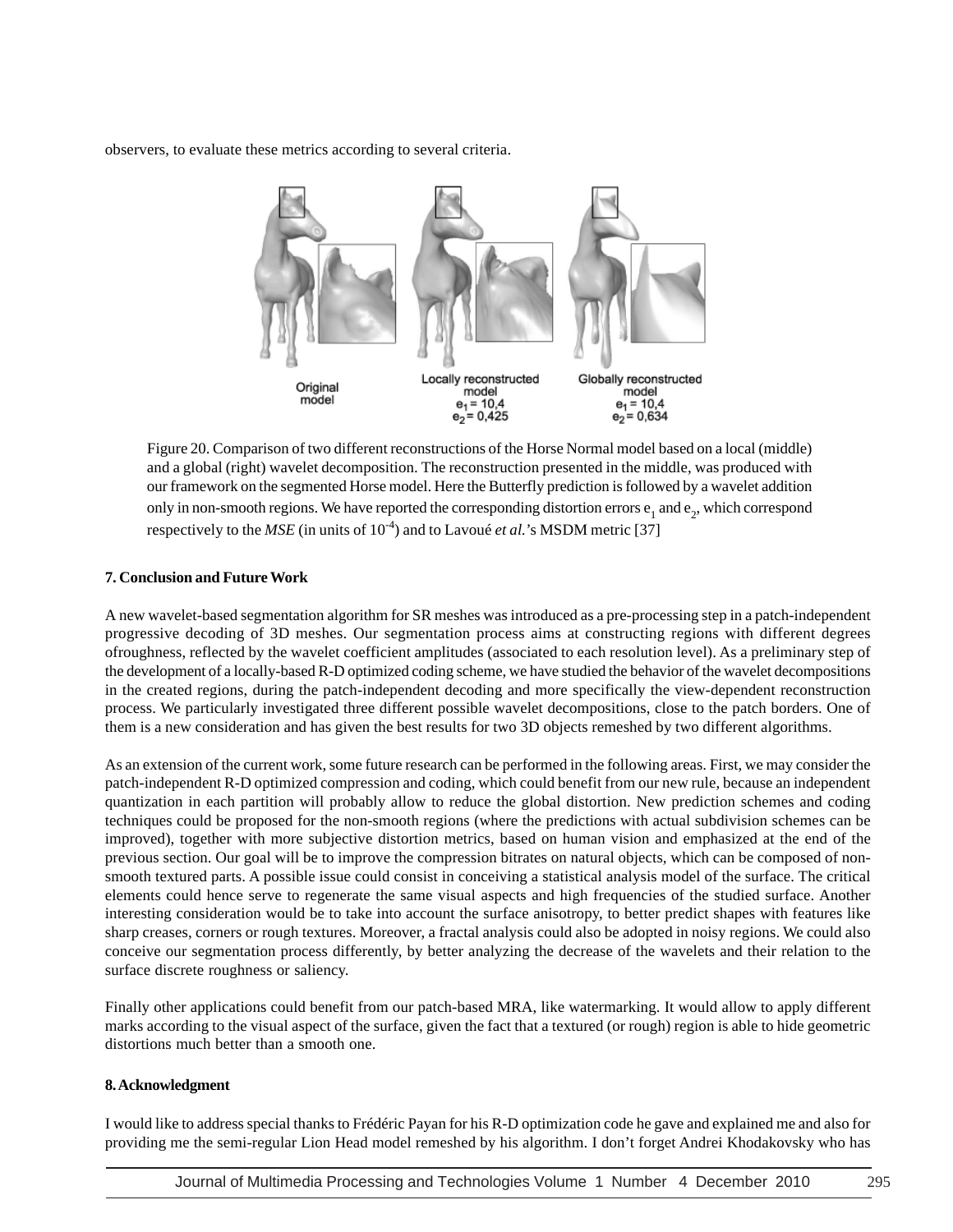provided me the other remeshed models. I would like to thank also Marc Antonini for the opportunity he offered me to work on his team in the I3S lab, in Sophia-Antipolis. Finally, I would like to thank the anonymous reviewers for their constructive appreciations and helpful suggestions.

## **References**

[1] Hoppe, H. (1996). Progressive meshes, *Computer Graphics*, 30 no. Annual Conference Series, p. 99–108.

[2] Cohen-Or, D., Levin, D., Remez, O (1999). Progressive compression of arbitrary triangular meshes, *In*: *VIS'99: Proceedings of the conference on Visualization*, p. 67–72.

[3] Pajarola, R., Rossignac, J (2000). Compressed progressive meshes, *IEEE Transactions on Visualization and Computer Graphics*, 6 (1) 79–93.

[4] Valette, S., Gouaillard, A., Prost, R (2004). Compression of 3D triangular meshes with progressive precision, *Comp Graph*, 28 (1) 35–42.

[5] Khodakovsky, R., Schröder, P.,Sweldens, W (2000). Progressive geometry compression, *In*: *ACM SIGGRAPH'00*, p. 271– 278.

[6] Khodakovsky, A., Guskov, I (2003). Compression of normal meshes, *Geometric Modeling for Scientific Visualization*, p. 189–206.

[7] Lavu, S.,Choi, H., Baraniuk, R (2003). Geometry compression of normal meshes using rate-distortion algorithms, *In*: *ACM SIGGRAPH'03*, 2003, p. 52–61.

[8] Payan, F., Antonini, M (2005). An efficient bit allocation for compressing normal meshes with an error-driven quantization, *Computer Aided Geometric Design - Special issue on Geometry Mesh Processing*, 22 (5) 466–486.

[9] Sim, J., Kim, C., Kuo, C., Lee, S.(2004). Rate-distortion optimized compression and view-dependent transmission of 3D normal meshes, *IEEE Transactions on Circuits and Systems for Video Technology*, 14, 854–868.

[10] Gioia, P., Aubault, O., Bouville, C (2004).Real-time reconstruction of wavelet-encoded meshes for view-dependent transmission and visualization, *IEEE Transactions on Circuits and Systems for Video Technology*, 14 (7) 1009–1020.

[11] Payan, F., Antonini, M., Mériaux, F (2009).View-dependent geometry coding of 3D scenes, *In*: *ICIP: International Conference on Image Processing*, 2009, p. 729–732.

[12] Hoppe, H. (1997). View-dependent refinement of progressive meshes, *In: SIGGRAPH '97*, 1997, p. 189–198.

[13] Said, A., Pearlman, W. A (1996). A new fast and efficient image codec based on set partitioning in hierarchical trees, *IEEE Transactions on Circuits and Systems for Video Technology*, vol. 6, pp. 243–250, 1996.

[14] Roudet, C., Dupont, F., Baskurt, A (2007). Multiresolution mesh segmentation based on surface roughness and wavelet analysis, SPIE Visual Communications and Image Processing, 6508 (1) p. 65082E.

[15] Dyn, N., Levin, D., Gregory, J. A (1990). A butterfly subdivision scheme for surface interpolation with tension control, *ACM Trans. Graph.*, 9 (2) 160–169.

[16] Mallat, S. (1989). A theory for multiresolution signal decomposition: The wavelet representation, *IEEE Trans. Pat. Anal. Mach. Intell.*, 11, p. 674–693.

[17] Sweldens, W. (1995). The lifting scheme: A new philosophy in biorthogonal wavelet constructions, *In*: *Wavelet Applications in Signal and Image Processing III*, p. 68–79.

[18] Lounsbery, M., DeRose, T. D., Warren, J (1997). Multiresolution analysis for surfaces of arbitrary topological type, *ACM Transactions on Graphics*, 16 (1) 34–73.

[19] Eck, M., DeRose, T., Duchamp, T.Hoppe, H., Lounsbery, M., Stuetzle, W (1995). Multiresolution analysis of arbitrary meshes, *In*: *ACM SIGGRAPH'95*, p. 173–182.

[20] Gioia, P. (1999). Reducing the number of wavelet coefficients by geometric partitioning, *Computational Geometry: Theory and Applications*, 14 (1-3) 25–48.

[21] Guskov, V (2007). Manifold-based approach to semi-regular remeshing, *Graphical Models*, 69 ( 1). 1–18.